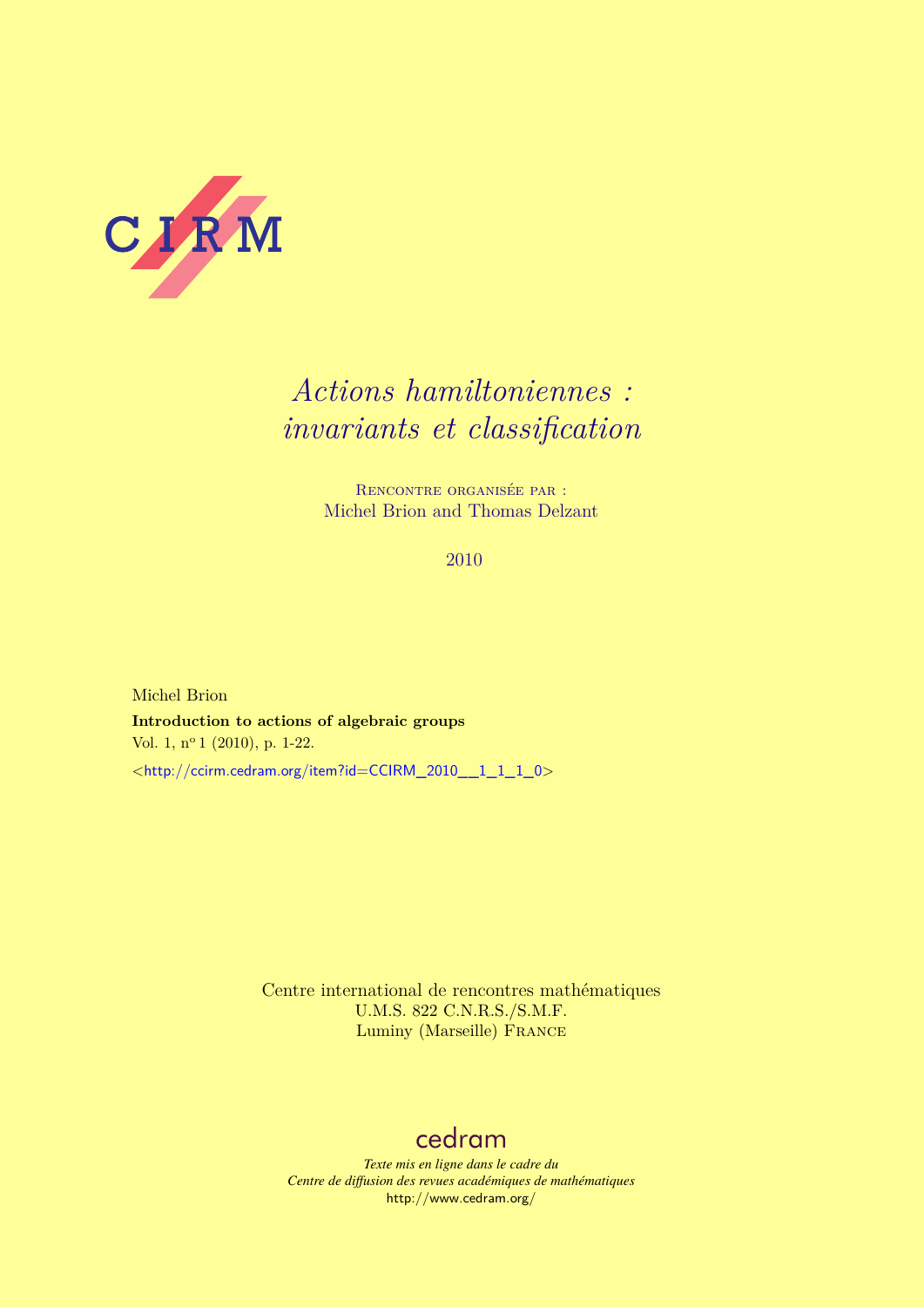# Introduction to actions of algebraic groups

Michel Brion

#### **Abstract**

These notes present some fundamental results and examples in the theory of algebraic group actions, with special attention to the topics of geometric invariant theory and of spherical varieties. Their goal is to provide a self-contained introduction to more advanced lectures.

#### **INTRODUCTION**

These notes are based on lectures given at the conference "Hamiltonian actions: invariants and classification" (CIRM Luminy, April 6 - April 10, 2009). They present some fundamental results and examples in the theory of algebraic group actions, with special attention to the topics of geometric invariant theory and of spherical varieties.

Geometric invariant theory provides very powerful tools for constructing and studying moduli spaces in algebraic geometry. On the other hand, spherical varieties form a remarkable class of algebraic varieties with algebraic group actions. They generalize several important subclasses such as toric varieties, flag varieties and symmetric varieties, and they satisfy many stability and finiteness properties. The classification of spherical varieties by combinatorial invariants is an active research domain, and one of the main topics of the conference.

The goal of these notes is to provide a self-contained introduction to more advanced lectures by Paolo Bravi, Ivan Losev and Guido Pezzini on spherical and wonderful varieties, and by Chris Woodward on geometric invariant theory and its relation to symplectic reduction.

Here is a brief overview of the contents. In the first part, we begin with basic definitions and properties of algebraic group actions, including the construction of homogeneous spaces under linear algebraic groups. Next, we introduce and discuss geometric and categorical quotients, in the setting of reductive group actions on affine algebraic varieties. Then we adapt the construction of categorical quotients to the projective setting.

The prerequisites for this part are quite modest: we assume familiarity with fundamental notions of algebraic geometry, but not with algebraic groups. It should also be emphasized that we only present the most basic notions and results of the theory; for example, we do not present the Hilbert-Mumford criterion. We refer to the notes of Woodward for this and further developments; the books by Dolgachev (see [\[1\]](#page-22-0)) and Mukai (see [\[8\]](#page-22-0)) may also be recommended, as well as the classic by Mumford, Kirwan and Fogarty (see [\[9\]](#page-22-0)).

The second part is devoted to spherical varieties, and follows the same pattern as the first part: after some background material on representation theory of connected reductive groups (highest weights) and its geometric counterpart (*U*-invariants), we obtain fundamental characterizations and finiteness properties of affine spherical varieties. Then we deduce analogous properties in the projective setting, and we introduce some of their combinatorial invariants: weight groups, weight cones and moment polytopes. The latter also play an important role in Hamiltonian group actions.

Course taught during the meeting "Hamiltonian Actions: invariants et classification" organized by Michel Brion and Thomas Delzant. 6-10 April 2009, C.I.R.M. (Luminy).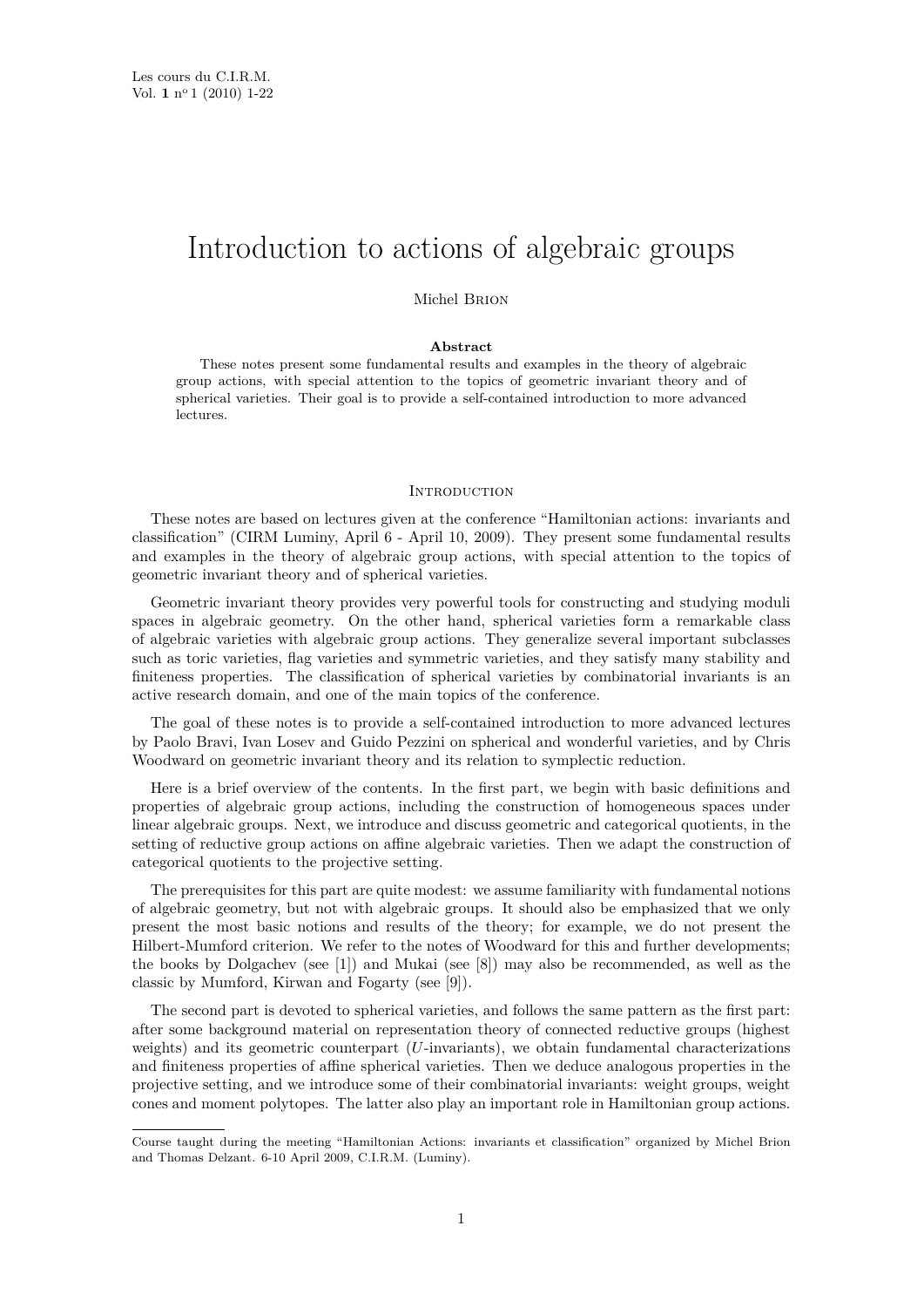In this second part, we occasionally make use of some structure results for reductive groups (the open Bruhat cell, minimal parabolic subgroups), for which we refer to Springer's book [\[13\]](#page-22-0). But apart from that, the prerequisites are still minimal. The books by Grosshans (see [\[3\]](#page-22-0)) and Kraft (see [\[5\]](#page-22-0)) contain a more thorough treatment of *U*-invariants; the main problems and latest developments on the classification of spherical varieties are exposed in the notes by Bravi, Losev and Pezzini.

# 1. GEOMETRIC INVARIANT THEORY

1.1. **Algebraic group actions: basic definitions and properties.** Throughout these notes, we consider algebraic varieties (not necessarily irreducible) over the field  $\mathbb C$  of complex numbers. These will just be called *varieties*, and equipped with the Zariski topology (as opposed to the complex topology) unless otherwise stated. The algebra of regular functions on a variety *X* is denoted by  $\mathbb{C}[X]$ ; if X is affine, then  $\mathbb{C}[X]$  is also called the *coordinate ring*. The field of rational functions on an irreducible variety *X* is denoted by  $\mathbb{C}(X)$ .

**Definition 1.1.** An *algebraic group* is a variety *G* equipped with the structure of a group, such that the multiplication map

$$
\mu: G \times G \longrightarrow G, \quad (g, h) \longmapsto gh
$$

and the inverse map

 $\iota: G \longrightarrow G, \quad g \longmapsto g^{-1}$ 

are morphisms of varieties.

The *neutral component* of an algebraic group *G* is the connected component  $G^0 \subset G$  that contains the neutral element  $e_C$ .

# **Examples 1.2.** 1) Any *finite group* is algebraic.

2) The *general linear group*  $GL_n$ , consisting of all invertible  $n \times n$  matrices with complex coefficients, is the open subset of the space  $M_n$  of  $n \times n$  complex matrices (an affine space of dimension  $n^2$ ) where the determinant  $\Delta$  does not vanish. Thus,  $GL_n$  is an affine variety, with coordinate ring generated by the matrix coefficients  $a_{ij}$ , where  $1 \leq i, j \leq n$ , and by  $\frac{1}{\Delta}$ . Moreover, since the coefficients of the product  $AB$  of two matrices (resp. of the inverse of  $A$ ) are polynomial functions of the coefficients of *A*, *B* (resp. of the coefficients of *A* and  $\frac{1}{\Delta}$ ), we see that  $GL_n$  is an affine algebraic group.

3) More generally, any closed subgroup of GL*<sup>n</sup>* (i.e., defined by polynomial equations in the matrix coefficients) is an affine algebraic group; for example, the *special linear group* SL*<sup>n</sup>* (defined by  $\Delta = 1$ ), and the other classical groups. Conversely, all affine algebraic groups are linear, see Corollary [1.13](#page-5-0) below.

3) The *multiplicative group* C ∗ is an affine algebraic group, as well as the *additive group* C. In fact,  $\mathbb{C}^* \cong GL_1$  whereas  $\mathbb C$  is isomorphic to the closed subgroup of  $GL_2$  consisting of matrices of the form  $\begin{pmatrix} 1 & t \\ 0 & 1 \end{pmatrix}$ .

4) Let  $T_n \subset GL_n$  denote the subgroup of diagonal matrices. This is an affine algebraic group, isomorphic to  $(\mathbb{C}^*)^n$  and called an *n*-dimensional *torus*.

Also, let  $U_n \subset GL_n$  denote the subgroup of upper triangular matrices with all diagonal coefficients equal to 1. This is a closed subgroup of  $GL_n$ , isomorphic as a variety to the affine space  $\mathbb{C}^{n(n-1)/2}$ . Moreover, U<sub>n</sub> is a nilpotent group, its ascending central series consists of the closed subgroups  $Z_k(U_n)$  defined by the vanishing of the matrix coefficients  $a_{ij}$ , where  $1 \leq j - i \leq n - k$ , and each quotient  $Z_k(U_n)/Z_{k-1}(U_n)$  is isomorphic to  $\mathbb{C}^k$ .

The closed subgroups of  $U_n$  are called *unipotent*. Clearly, any unipotent group is nilpotent; moreover, each successive quotient of its ascending central series is a closed subgroup of some  $\mathbb{C}^k$ , and hence is isomorphic to some  $\mathbb{C}^{\ell}$ .

5) Every smooth curve of degree 3 in the projective plane  $\mathbb{P}^2$  has the structure of an algebraic group (see e.g. [\[4,](#page-22-0) Proposition IV.4.8]). These *elliptic curves* yield examples of projective, and hence non-affine, algebraic groups.

We now gather some basic properties of algebraic groups: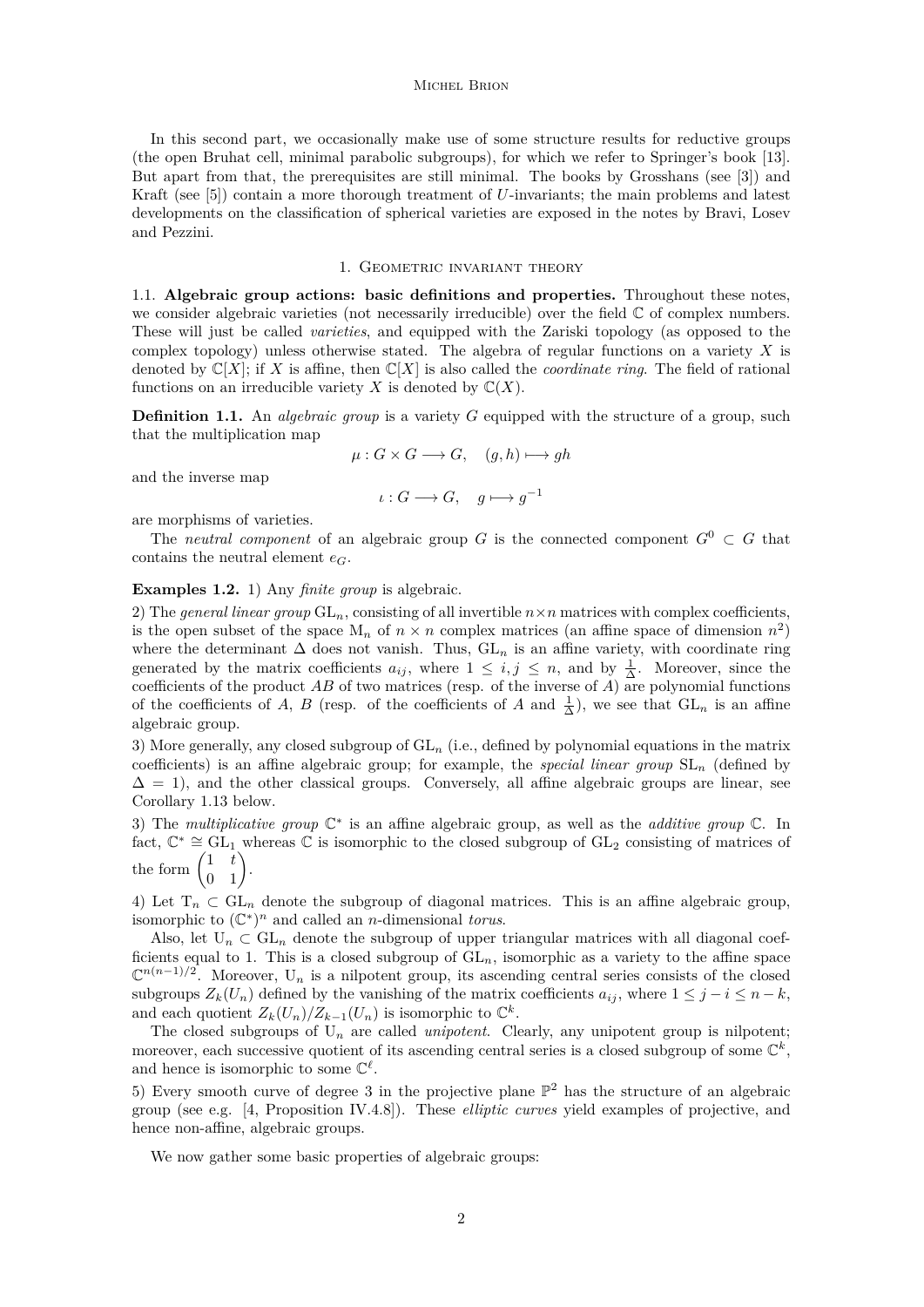<span id="page-3-0"></span>**Lemma 1.3.** *Any algebraic group G is a smooth variety, and its (connected or irreducible) components are the cosets*  $gG^0$ , where  $g \in G$ *. Moreover*,  $G^0$  *is a closed normal subgroup of*  $G$ *, and the quotient group G/G*<sup>0</sup> *is finite.*

*Proof.* The variety *G* is smooth at some point *g*, and hence at any point *gh* since the multiplication map is a morphism. Thus, *G* is smooth everywhere.

Since *G* is a disjoint union of cosets  $gG^0$ , and each of them is connected, they form the connected components of *G*; in particular, there are finitely many cosets. Also, the inverse  $\iota(G^0)$  is a connected component (since *i* is an isomorphism of varieties), and hence equals  $G^0$ . Thus, for any  $g \in G^0$ , the coset  $gG^0$  contains  $e_G$ ; hence  $gG^0 = G^0$ . Therefore,  $G^0$  is a closed subgroup of *G*. Likewise,  $gG^0g^{-1} = G^0$  for all  $g \in G$ .

**Definition 1.4.** A *G*-variety is a variety *X* equipped with an action of the algebraic group *G*,

$$
\alpha: G \times X \longrightarrow X, \quad (g, x) \longmapsto g \cdot x
$$

which is also a morphism of varieties. We then say that  $\alpha$  is an *algebraic G*-action.

Any algebraic action  $\alpha: G \times X \to X$  yields an action of *G* on the coordinate ring  $\mathbb{C}[X]$ , via

$$
(g \cdot f)(x) := f(g^{-1} \cdot x)
$$

for all  $q \in G$ ,  $f \in \mathbb{C}[X]$  and  $x \in X$ . This action is clearly linear.

**Lemma 1.5.** *With the preceding notation, the complex vector space* C[*X*] *is a union of finitedimensional G-stable subspaces on which G acts algebraically.*

*Proof.* The action morphism  $\alpha$  yields an algebra homomorphism

$$
\alpha^{\#}:\mathbb{C}[X]\longrightarrow \mathbb{C}[G\times X],\quad f\longmapsto \big((g,x)\mapsto f(g\cdot x)\big),
$$

the associated coaction. Since  $\mathbb{C}[G \times X] = \mathbb{C}[G] \otimes \mathbb{C}[X]$ , we may write

$$
f(g \cdot x) = \sum_{i=1}^{n} \varphi_i(g) \psi_i(x),
$$

where  $\varphi_1, \ldots, \varphi_n \in \mathbb{C}[G]$  and  $\psi_1, \ldots, \psi_n \in \mathbb{C}[X]$ . Then

$$
g \cdot f = \sum_{i=1}^{n} \varphi_i(g^{-1}) \psi_i
$$

and hence the translates  $g \cdot f$  span a finite-dimensional subspace  $V \subset \mathbb{C}[G]$ . Clearly, *V* is *G*stable. Moreover, we have  $h \cdot (g \cdot f) = \sum_{i=1}^{n} \varphi_i(g^{-1}h^{-1}) \psi_i$  for any  $g, h \in G$ , and the functions  $h \mapsto \varphi_i(g^{-1}h^{-1})$  are all regular. Thus, the *G*-action on *V* is algebraic.

This result motivates the following:

**Definition 1.6.** A *rational G-module* is a complex vector space *V* (possibly of infinite dimension) equipped with a linear action of *G*, such that every  $v \in V$  is contained in a finite-dimensional *G*-stable subspace on which *G* acts algebraically.

Examples of rational *G*-modules include coordinate rings of *G*-varieties, by Lemma 1.5. Also, note that the finite-dimensional *G*-modules are in one-to-one correspondence with the homomorphisms of algebraic groups  $f: G \to \text{GL}_n$  for some *n*, i.e., with the finite-dimensional algebraic representations of *G*.

Some linear actions of an algebraic group *G* do not yield rational *G*-modules; for example, the  $G$ -action on  $\mathbb{C}(G)$  via left multiplication, if  $G$  is irreducible and non-trivial. However, we shall only encounter rational *G*-modules in these notes, and just call them *G-modules* for simplicity. Likewise, the actions of algebraic groups under consideration will be assumed to be algebraic as well.

**Example 1.7.** Let  $G = \mathbb{C}^*$ ; then

$$
\mathbb{C}[G] = \mathbb{C}[t, t^{-1}] = \bigoplus_{n=-\infty}^{\infty} \mathbb{C} t^n.
$$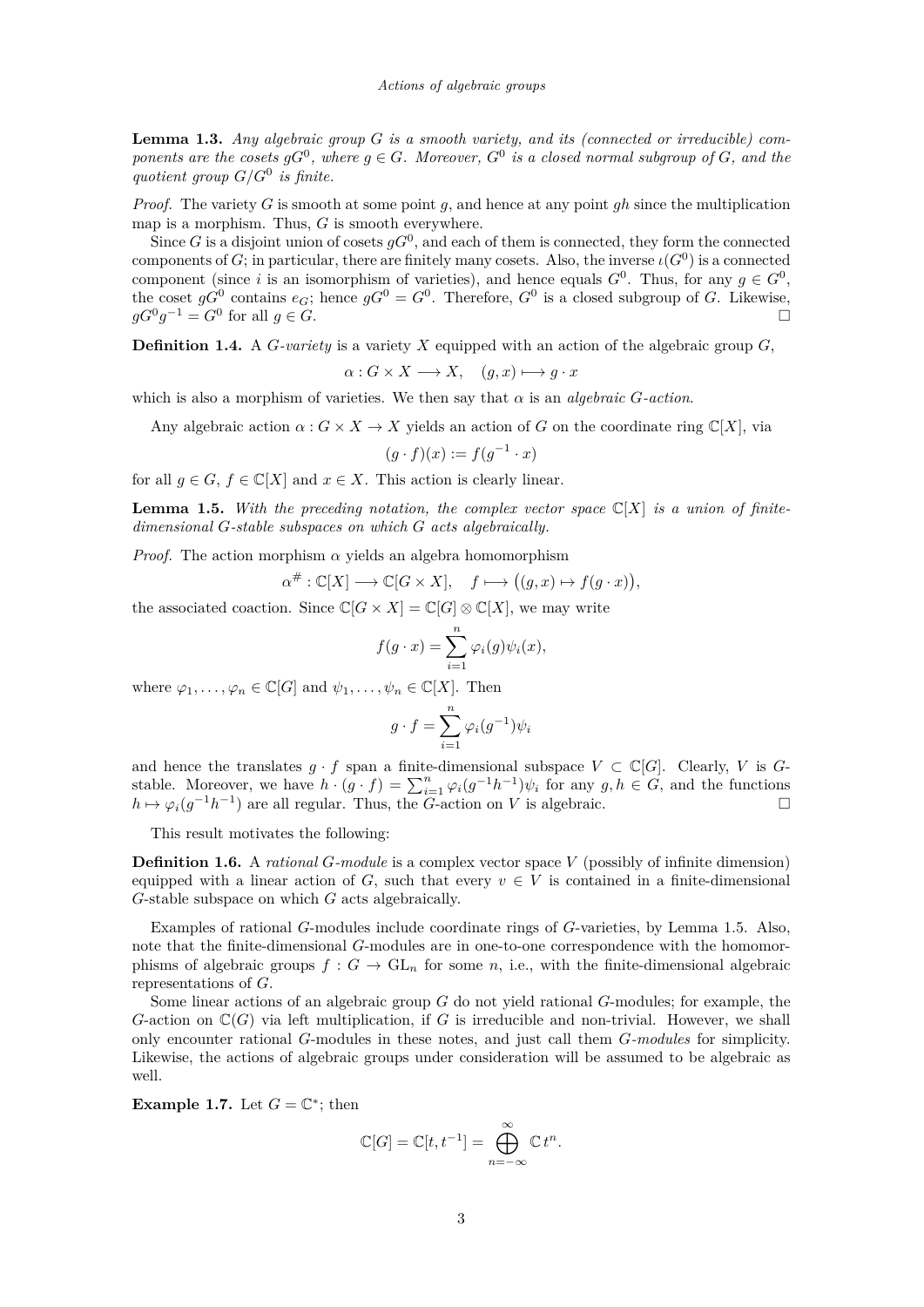<span id="page-4-0"></span>Given a  $\mathbb{C}^*$ -variety *X*, any  $f \in \mathbb{C}[X]$  satisfies

$$
(t \cdot f)(x) = f(t^{-1} \cdot x) = \sum_{n=-\infty}^{\infty} t^n f_n(x),
$$

where the  $f_n \in \mathbb{C}[X]$  are uniquely determined by *f*. In particular,  $f = \sum_n f_n$ . Since  $tt' \cdot f = t \cdot (t' \cdot f)$ for all  $t, t' \in \mathbb{C}^*$ , we obtain

$$
t \cdot f_n(x) = t^n f_n(x)
$$

for all  $t \in \mathbb{C}^*$  and  $x \in X$ . This yields a decomposition

$$
\mathbb{C}[X] = \bigoplus_{n=-\infty}^{\infty} \mathbb{C}[X]_n,
$$

where each  $t \in \mathbb{C}^*$  acts on  $\mathbb{C}[X]_n$  via multiplication by  $t^n$ . It follows that the product in  $\mathbb{C}[X]$ satisfies

$$
\mathbb{C}[X]_m \mathbb{C}[X]_n \subset \mathbb{C}[X]_{m+n}
$$

for all  $m, n$ , i.e., the preceding decomposition is a Z-*grading* of the algebra  $\mathbb{C}[X]$ .

Conversely, any finitely generated Z-graded algebra without non-zero nilpotent elements yields an affine  $\mathbb{C}^*$ -variety, by reversing the preceding construction. Also, the  $\mathbb{C}^*$ -modules correspond to Z-graded vector spaces.

More generally, the coordinate ring of the *n*-dimensional torus  $T_n$  is the algebra of Laurent polynomials,

$$
\mathbb{C}[t_1, t_1^{-1}, \dots, t_n, t_n^{-1}] = \bigoplus_{(a_1, \dots, a_n) \in \mathbb{Z}^n} \mathbb{C}t_1^{a_1} \cdots t_n^{a_n},
$$

and the actions of  $T_n$  on affine varieties (resp. the  $T_n$ -modules) correspond to  $\mathbb{Z}^n$ -graded affine algebras (resp. vector spaces).

**Definition 1.8.** Given two *G*-varieties *X*, *Y*, a morphism of varieties  $f: X \to Y$  is *equivariant* if it satisfies  $f(g \cdot x) = g \cdot f(x)$  for all  $g \in G$  and  $x \in X$ . We then say that  $f$  is a  $G$ *-morphism*.

**Proposition 1.9.** *Let G be an affine algebraic group, and X an affine G-variety. Then X is equivariantly isomorphic to a closed G-subvariety of a finite-dimensional G-module.*

*Proof.* We may choose finitely many generators  $f_1, \ldots, f_n$  of the algebra  $\mathbb{C}[X]$ . By Lemma [1.5,](#page-3-0) the translates  $g \cdot f_i$ , where  $g \in G$  and  $i = 1, \ldots, n$ , are all contained in a finite-dimensional *G*-submodule  $V \subset \mathbb{C}[X]$ . Then *V* also generates the algebra  $\mathbb{C}[X]$ , and hence the associated evaluation map

$$
\iota: X \longrightarrow V^*, \quad x \longmapsto (v \mapsto v(x))
$$

is a closed immersion; *ι* is equivariant by construction.

**Definition 1.10.** Given a *G*-variety *X* and a point  $x \in X$ , the *orbit*  $G \cdot x \subset X$  is the set of all *g* · *x*, where *g* ∈ *G*. The *isotropy group* (also called the *stabilizer*)  $G_x$  ⊂ *G* is the set of those  $g$  ∈ *G* such that  $g \cdot x = x$ ; it is a closed subgroup of *G*.

Here are some fundamental properties of orbits and their closures:

**Proposition 1.11.** *With the preceding notation, the orbit G*·*x is a locally closed, smooth subvariety of X, and every component of*  $G \cdot x$  *has dimension* dim( $G$ ) − dim( $G_x$ )*. Moreover, the closure*  $\overline{G \cdot x}$ *is the union of*  $G \cdot x$  *and of orbits of strictly smaller dimension. Any orbit of minimal dimension is closed; in particular,*  $\overline{G \cdot x}$  *contains a closed orbit.* 

*Proof.* By Lemma [1.3,](#page-3-0)  $G \cdot x$  consists of finitely many orbits of  $G^0$ ; moreover,  $(G_x)^0 \subset (G^0)_x \subset G_x$ and these closed subgroups have all the same dimension. As a consequence, we may assume *G* to be connected.

Consider the orbit map

 $\alpha_x : G \longrightarrow X$ ,  $g \longmapsto g \cdot x$ .

Clearly,  $\alpha_x$  is a morphism with fiber  $G_{g \cdot x} = g G_x g^{-1}$  at any  $g \in G$ , and with image  $G \cdot x$ . Thus,  $G \cdot x$  is a constructible subset of *X*, and hence contains a dense open subset of  $\overline{G \cdot x}$ . Since *G* acts transitively on  $G \cdot x$ , this orbit is open in its closure, and is smooth. The formula for its dimension follows from a general result on the dimension of fibers of morphisms (see e.g. [\[14,](#page-22-0) Corollary 15.5.5]), and the remaining assertions are easily checked.  $\Box$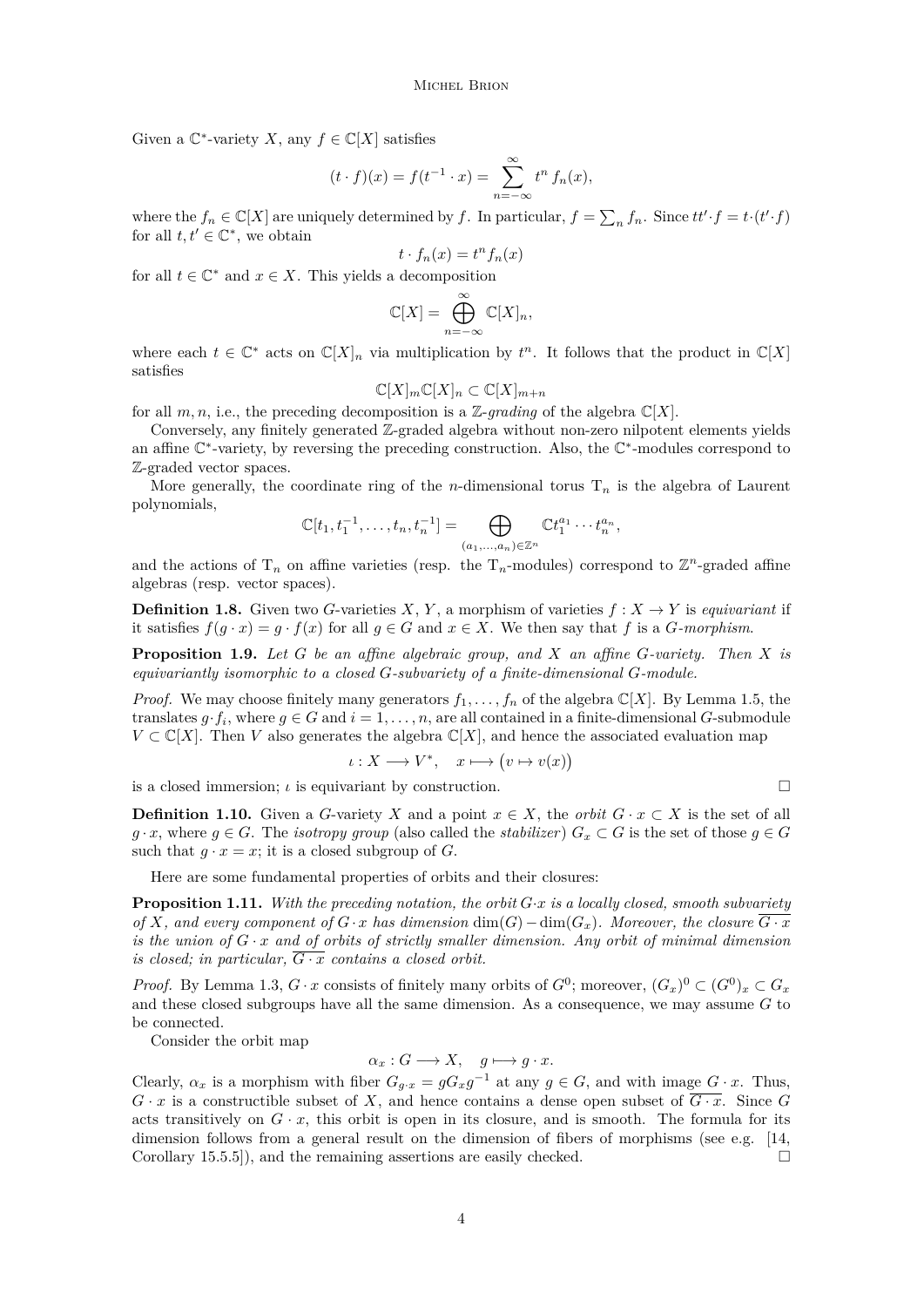<span id="page-5-0"></span>**Examples 1.12.** 1) Consider the action of the multiplicative group  $\mathbb{C}^*$  on the affine *n*-space  $\mathbb{C}^n$ by scalar multiplication:

$$
t\cdot(x_1,\ldots,x_n):=(tx_1,\ldots,tx_n).
$$

Then the origin 0 is the unique closed orbit, and the orbit closures are exactly the lines through 0. 2) Let  $\mathbb{C}^*$  act on  $\mathbb{C}^2$  via

$$
t \cdot (x, y) := (tx, t^{-1}y).
$$

Then the closed orbits are the origin and the "hyperbolae"  $(xy = c)$ , where  $c \neq 0$ . The other orbit closures are the coordinate axes.

3) The natural action of  $SL_2$  on  $\mathbb{C}^2$  has 2 orbits: the origin and its complement. The isotropy group of the first basis vector  $e_1$  is  $U_2 \cong \mathbb{C}$ , and the open orbit  $SL_2 \cdot e_1 = \mathbb{C}^2 \setminus \{0\}$  is a classical example of a non-affine variety.

4) Consider the action of the product  $GL_m \times GL_n$  on the space  $M_{m,n}$  of  $m \times n$  matrices, via

$$
(A, B) \cdot C := BCA^{-1}.
$$

Then the orbits are exactly the matrices of a prescribed rank *r*, where  $0 \le r \le \min(m, n)$ . In particular, there is an open orbit, consisting of matrices of maximal rank, and the origin is the unique closed orbit.

Applying Proposition [1.11](#page-4-0) to algebraic group homomorphisms yields the following:

**Corollary 1.13.** (i) Let  $f: G \to H$  be a homomorphism of algebraic groups. Then the image of *f is a closed subgroup. If the kernel of f is trivial, then f is a closed immersion.* (ii) *Any affine algebraic group is linear.*

*Proof.* (i) Consider the action of *G* on *H* via  $q \cdot h := f(q)h$ . Then there exists a closed orbit by Proposition [1.11.](#page-4-0) But the orbits are all isomorphic via the action of *H* by right multiplication; hence  $f(G) = G \cdot e_H$  is closed.

If *f* has a trivial kernel, then it yields a bijective morphism  $\varphi : G \to f(G)$ . Since  $f(G)$  is a smooth variety, it follows that  $\varphi$  is an isomorphism by a corollary of Zariski's Main Theorem (see e.g. [\[14,](#page-22-0) Corollary 17.4.7]).

(ii) Let *G* be an affine algebraic group, acting on itself by left multiplication. For the corresponding action on the algebra  $\mathbb{C}[G]$ , we may find a finite dimensional G-submodule V which generates that algebra. The induced homomorphism  $G \to GL(V)$  is injective, and thus a closed immersion by (i).  $\Box$ 

Another useful observation on orbits is the following semi-continuity result:

**Lemma 1.14.** *Let G be an algebraic group and X a G-variety. Then the set*

 ${x \in X \mid \dim(G \cdot x) \leq n}$ 

*is closed in X for any integer n. Equivalently, the sets*

$$
\{x \in X \mid \dim(G_x) \ge n\}
$$

*are all closed in X.*

*Proof.* Consider the morphism

$$
\beta: G \times X \longrightarrow X \times X, \quad (g, x) \longmapsto (x, g \cdot x).
$$

Then the fiber of  $\beta$  at any point  $(g, x)$  is  $(gG_x, x)$ ; thus, all irreducible components of this fiber have the same dimension,  $\dim(G_x)$ . Now the second assertion follows from semi-continuity of the dimension of fibers of a morphism (see e.g. [\[14,](#page-22-0) Theorem 15.5.7]).  $\Box$ 

Next, we obtain an important result due to Chevalley:

**Theorem 1.15.** Let  $G$  be a linear algebraic group, and  $H \subset G$  a closed subgroup. Then there *exists a finite-dimensional G-module V and a line*  $\ell \subset V$  *such that the stabilizer*  $G_{\ell}$  *is exactly H*.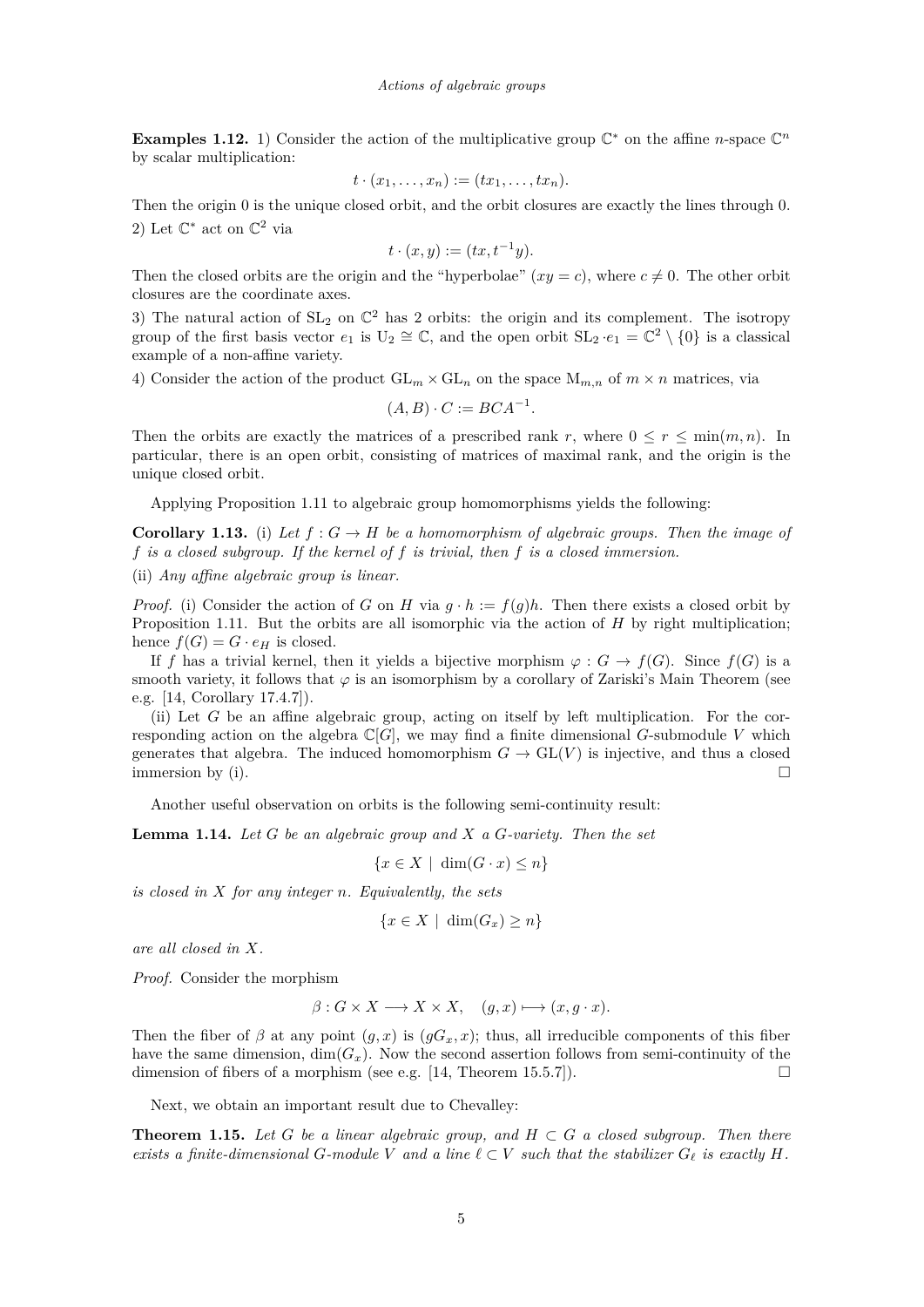<span id="page-6-0"></span>*Proof.* Consider the action of *G* on itself by left multiplication. Then the stabilizer of the closed subvariety *H* is *H* itself. Thus, *H* is also the stabilizer of the ideal  $I(H) \subset \mathbb{C}[G]$ . We may choose a finite-dimensional vector space  $W \subset I(H)$  which generates that ideal; since  $I(H)$  is an *H*-module, we may further assume that *W* is *H*-stable. Then *W* is contained in a finite-dimensional *G*submodule  $V \subset \mathbb{C}[G]$ . Clearly, *H* is the stabilizer of *W*; thus, *H* is also the stabilizer of the line  $\wedge^n W$  of the *G*-module  $\wedge^n V$ , where  $n := \dim(W)$ .

The preceding result may be rephrased in terms of the natural action of *G* on the projective space  $\mathbb{P}(V)$  (the space of lines in *V*): *any closed subgroup of G is the stabilizer of a point in the projectivization of a G-module*. In turn, this is the starting point for the construction of quotients of linear algebraic groups by closed subgroups:

**Theorem 1.16.** *Let G be a linear algebraic group, and H a closed subgroup. Then the coset space G/H has a unique structure of G-variety that satisfies the following properties:*

(i) The quotient map  $\pi: G \to G/H$ ,  $q \mapsto qH$  is a morphism.

(ii) *A* subset  $U \subset G/H$  is open if and only if  $\pi^{-1}(U)$  is open.

(iii) *For any open subset*  $U \subset G/H$ *, the comorphism*  $\pi^{\#}$  *yields an isomorphism*  $\mathbb{C}[U] \cong \mathbb{C}[\pi^{-1}(U)]^H$ *(the algebra of H-invariant regular functions on*  $\pi^{-1}(U)$ *).* 

*Moreover, G/H is smooth and quasi-projective.*

*Proof.* We use ideas and results from the theory of schemes (see e.g. [\[4,](#page-22-0) Chapter III], especially III.9 and III.10) which are quite relevant in this setting. By Theorem [1.15,](#page-5-0) we may choose a *G*-module *V* and a point  $x \in \mathbb{P}(V)$  such that  $H = G_x$ . Let  $X := G \cdot x$ , and  $p : G \to X$ ,  $q \mapsto q \cdot x$ the orbit map. Then *p* is a surjective *G*-morphism, and its fibers are the cosets  $gH$ , where  $g \in G$ . By generic smoothness and equivariance,  $\pi$  is a smooth morphism. Hence  $\pi$  is open: it satisfies (i) and (ii).

We now show that *p* satisfies (iii); equivalently, the natural map  $\mathcal{O}_X \to (p_* \mathcal{O}_G)^H$  is an isomorphism. Consider the diagram

$$
G \times H \xrightarrow{\mu} G
$$
  
\n
$$
p_1 \downarrow \qquad p \downarrow \qquad P \downarrow
$$
  
\n
$$
G \xrightarrow{\quad p \quad} X
$$

where  $\mu$  denotes the multiplication map  $(g, h) \mapsto gh$ , and  $p_1$  stands for the first projection. Clearly, this square is commutative; this yields a morphism

$$
f: G \times H \longrightarrow G \times_X G
$$

(where  $G \times_{X} G$  denotes the fibred product), which is easily seen to be bijective. Moreover, the first projection  $G \times_X G \to G$  is smooth, since it is obtained by base change from the smooth morphism *p*. As *G* is smooth,  $G \times_X G$  is smooth as well, and hence *f* is an isomorphism (by [\[14,](#page-22-0) Corollary 17.4.7] again). Since *p* is flat, this yields an isomorphism of sheaves

$$
p^*(p_*\mathcal{O}_G) \cong p_{1*}(\mu^*\mathcal{O}_G).
$$

But  $p_{1*}(\mu^*\mathcal{O}_G) = p_{1*}\mathcal{O}_{G\times H} = \mathcal{O}_G \otimes \mathbb{C}[H]$ . Taking *H*-invariants yields the isomorphism

$$
p^*(p_*\mathcal{O}_G)^H \cong \mathcal{O}_G = p^*\mathcal{O}_X.
$$

Since *p* is faithfully flat, this yields in turn the desired isomorphism  $(p_*\mathcal{O}_G)^H \cong \mathcal{O}_X$ .

**Definition 1.17.** A variety *X* is *homogeneous* if it is equipped with a transitive action of an algebraic group *G*. A *homogeneous space* is a pair  $(X, x)$ , where *X* is a homogeneous variety, and *x* a point of *X* called the *base point*.

By Theorem 1.16, the homogeneous spaces  $(X, x)$  under a linear algebraic group  $G$  are exactly the quotient spaces  $G/H$ , where  $H := G_x$ , with base point the coset *H*.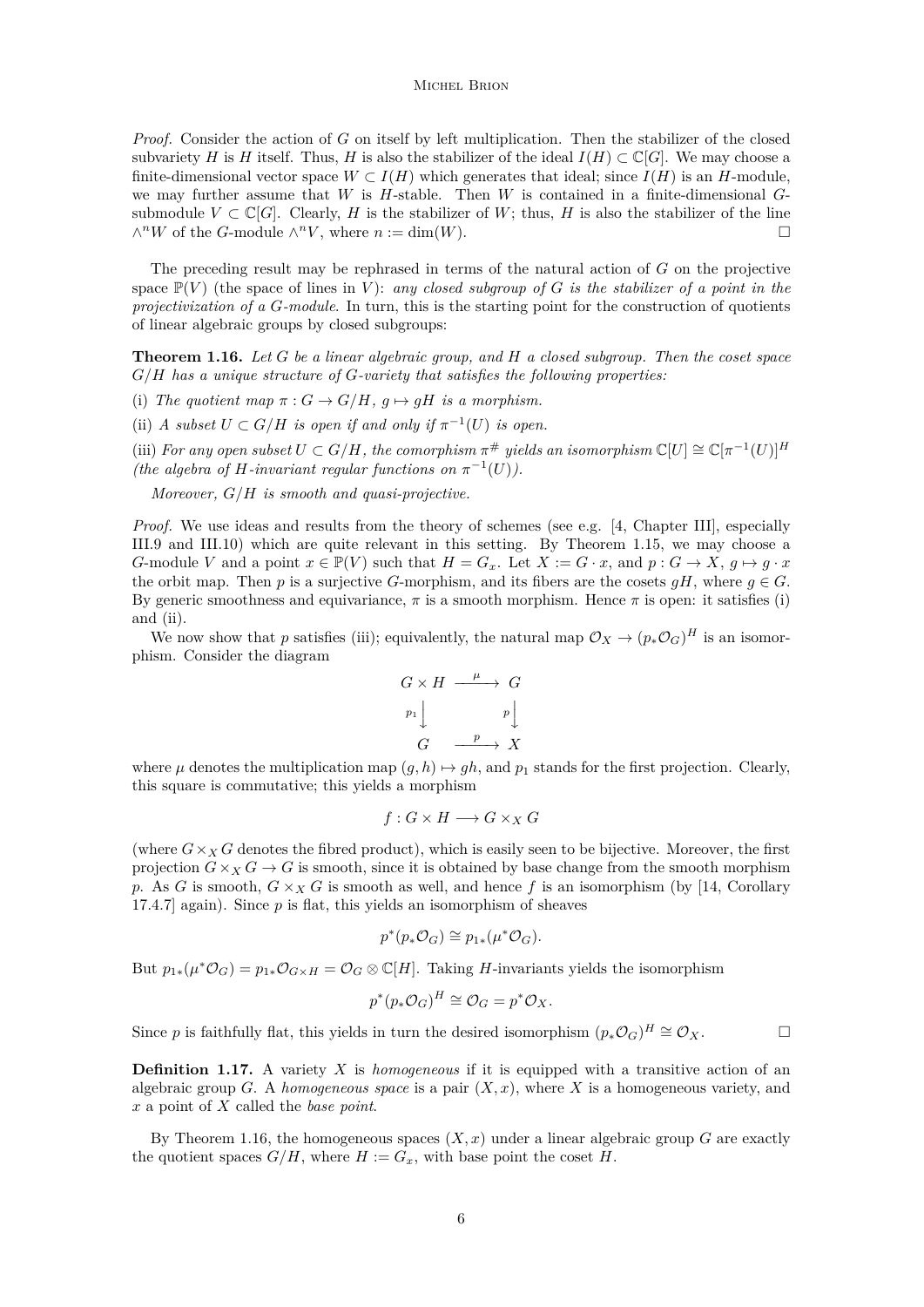# <span id="page-7-0"></span>1.2. **Quotients of affine varieties by reductive group actions.**

**Definition 1.18.** Given an algebraic group *G* and a *G*-variety *X*, a *geometric quotient* of *X* by *G* consists of a morphism  $\pi$  :  $X \to Y$  satisfying the following properties:

(i)  $\pi$  is surjective, and its fibers are exactly the *G*-orbits in *X*.

(ii) A subset  $U \subset Y$  is open if and only if  $\pi^{-1}(U)$  is open.

(iii) For any open subset  $U \subset Y$ , the comorphism  $\pi^{\#}$  yields an isomorphism  $\mathbb{C}[U] \cong \mathbb{C}[\pi^{-1}(U)]^H$ .

Under these assumptions, the topological space *Y* may be identified with the orbit space *X/G* equipped with the quotient topology, in view of (i) and (ii). Moreover, the structure of variety on *Y* is uniquely defined by (iii) (which may be rephrased as the equality of sheaves  $\mathcal{O}_Y = (\pi_* \mathcal{O}_X)^G$ ). In particular, if *X* is irreducible, then so is *Y*, and we have the equality of function fields  $\mathbb{C}(Y)$  =  $\mathbb{C}(X)^G$ .

For example, the geometric quotient of a linear algebraic group by a closed subgroup (acting via right multiplication) exists by Theorem [1.16.](#page-6-0) In general, a geometric quotient need not exist, as seen from the following :

**Examples 1.19.** 1) As in Example [1.12.](#page-5-0)1, consider the action of  $G = \mathbb{C}^*$  on  $X = \mathbb{C}^n$  by scalar multiplication. Then there is no geometric quotient, since 0 lies in every orbit closure. But the open subset  $\mathbb{C}^n \setminus \{0\}$  admits a geometric quotient, the natural map to the projective space  $\mathbb{P}^{n-1}$ . 2) Let  $G = \mathbb{C}^*$  act on  $\mathbb{C}^2$  via  $t \cdot (x, y) := (tx, t^{-1}y)$ , as in Example [1.12.](#page-5-0)2. Then  $X := \mathbb{C}^2 \setminus \{0\}$ is a *G*-stable open subset in which all orbits are closed, but which admits no geometric quotient.

Indeed,  $\mathbb{C}(X)^G = \mathbb{C}(xy)$ ; thus, the *G*-orbits  $(x = 0)$  and  $(y = 0)$  are not separated by *G*-invariant rational functions. 3) Let  $G = \mathbb{C}$  act on  $X = \mathbb{C}^3$ , viewed as the space of polynomials of degree at most 2 in a variable

*x*, by translation on *x*:

$$
t \cdot (ax^2 + 2bx + c) := a(x+t)^2 + 2b(x+t) + c = ax^2 + 2(ax+b)t + at^2 + 2bt + c.
$$

Then all orbits are closed, and contained in the fibers of the map

$$
\pi: \mathbb{C}^3 \longrightarrow \mathbb{C}^2, \quad (a, b, c) \longmapsto (a, ac - b^2).
$$

Specifically, the fiber over  $(x, y)$  consists of one orbit if  $x \neq 0$ , and of two orbits if  $x = 0$  but  $y \neq 0$ ; all these orbits have trivial isotropy group. Moreover, the fiber over  $(0,0)$  is the line  $\ell$  defined by  $b = c = 0$ , and consisting of the *G*-fixed points. It follows that  $\mathbb{C}(X)^G = \mathbb{C}(a, ac - b^2)$  and that *X* admits no geometric quotient, nor does the *G*-stable open subset  $X \setminus \ell$  consisting of orbits with trivial isotropy group.

By a theorem of Rosenlicht (see e.g. [\[11,](#page-22-0) Section 2.3]), *any irreducible G-variety X contains a non-empty open G*-stable subset  $X_0$  *which admits a geometric quotient*  $Y_0 = X_0/G$ . Then

 $dim(Y_0) = dim(X) - max_{x \in X} dim(G \cdot x) = dim(X) - dim(G) + min_{x \in X} dim(G_x)$ 

in view of Lemma [1.14](#page-5-0) and of Proposition [1.11.](#page-4-0)

However, as shown by the preceding example, there is no obvious choice for *X*0. Also, one may look for a quotient of the whole X in a weaker sense; for example, parametrizing the closed orbits. Such a space of closed orbits exists in Examples 1 (where it is just a point) and 2 (the affine line with coordinate *xy*), but not in Example 3.

More generally, we shall show that the space of closed orbits exists for algebraic groups that are reductive in the following sense:

**Definition 1.20.** A linear algebraic group *G* is *reductive* if it does not contain any closed normal unipotent subgroup.

We shall need a representation-theoretic characterization of reductive groups, based on the following:

**Definition 1.21.** Let *G* be an algebraic group, and *V* a (rational) *G*-module. Then *V* is *simple* (also called *irreducible*) if it has no proper non-zero submodule. *V* is *semi-simple* (also called *completely reducible*) if it satisfies one of the following equivalent conditions:

 $(i)$  *V* is the sum of its simple submodules.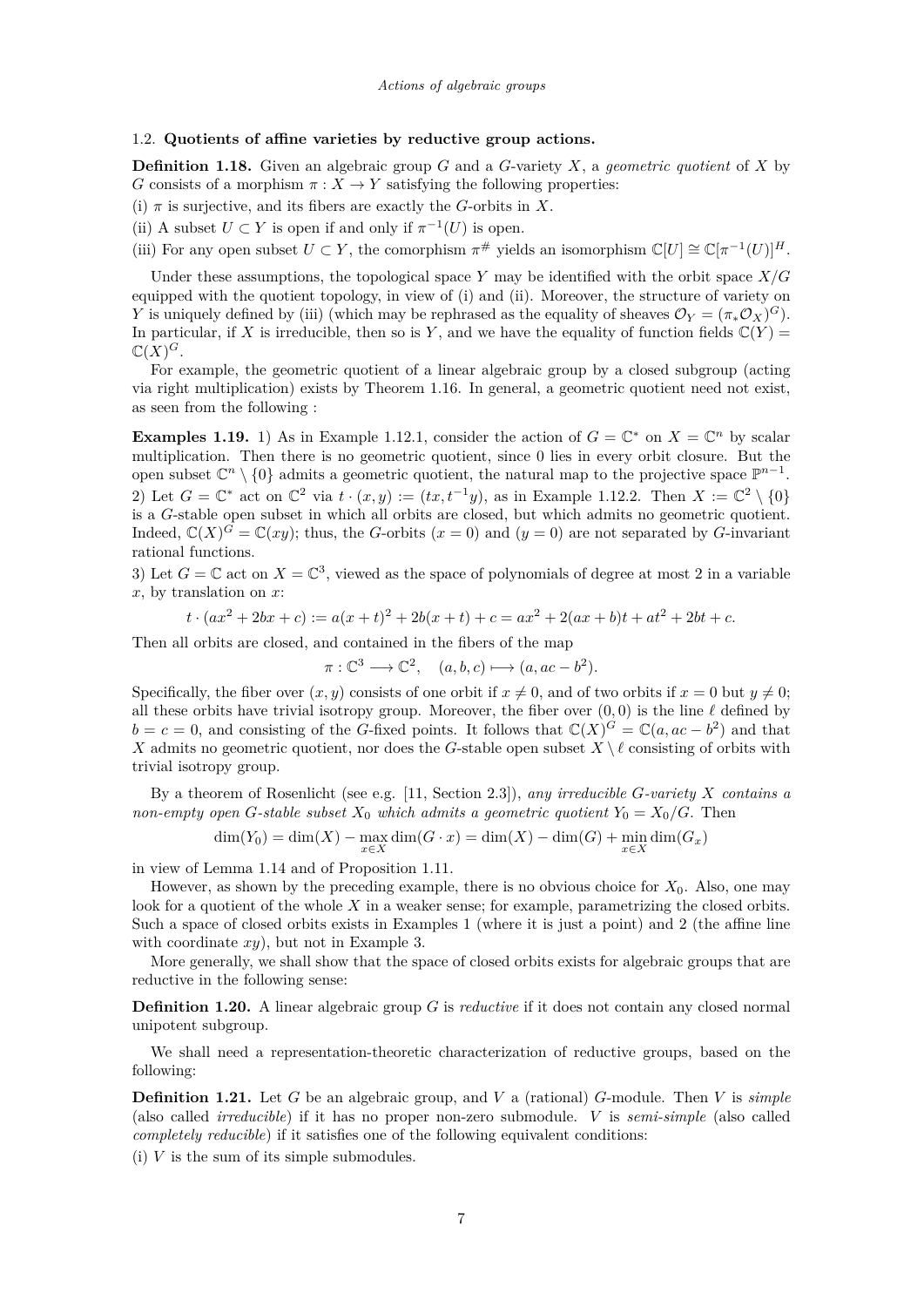<span id="page-8-0"></span>(ii) *V* is isomorphic to a direct sum of simple *G*-modules.

(iii) Any submodule  $W \subset V$  admits a *G*-stable complement, i.e., a submodule  $W'$  such that  $V = W \oplus W'.$ 

**Example 1.22.** Let *G* be a unipotent group. Then *every simple G-module is trivial*, i.e., is isomorphic to C where *G* acts trivially. Otherwise, replacing the (nilpotent) group *G* with a quotient, we may assume that the centre  $Z(G)$  acts non-trivially. By Schur's lemma, each  $g \in Z(G)$ acts via multiplication by some scalar  $\chi(g) \in \mathbb{C}^*$ . The assignement  $g \mapsto \chi(g)$  yields a group homomorphism  $Z(G) \to \mathbb{C}^*$ , which must be constant since  $Z(G) \cong \mathbb{C}^n$  as varieties. Thus,  $Z(G)$ acts trivially, a contradiction.

It follows that *any non-zero module under a unipotent group contains non-zero fixed points*. This is a version of the Lie-Kolchin theorem, see e.g. [\[13,](#page-22-0) Theorem 6.3.1].

**Theorem 1.23.** *The following assertions are equivalent for a linear algebraic group G:*

(i) *G is reductive.*

- (ii) *G* contains no closed normal subgroup isomorphic to the additive group  $\mathbb{C}^n$  for some  $n \geq 1$ .
- (iii) *G (viewed as a Lie group) has a compact subgroup K which is dense for the Zariski topology.*
- (iv) *Every finite-dimensional G-module is semi-simple.*
- (v) *Every G-module is semi-simple.*

*Proof.* (i)  $\Rightarrow$  (ii) is obvious.

 $(iii) \Rightarrow (iii)$  is a deep result whose proof lies beyond the scope of these notes; see for example [\[12,](#page-22-0) Chapter 5] and its references.

(iii) ⇒ (iv): Let *V* be a finite-dimensional *G*-module, and *W* ⊂ *V* a submodule. Since *K* is compact, *W* admits a *K*-stable complement  $W'$ . But since *K* is Zariski dense in  $G$ , it follows that  $W'$  is  $G$ -stable.

 $(iv) \Rightarrow (v)$  easily follows from the fact that each *G*-module is an increasing union of finite dimensional *G*-submodules, and  $(v) \Rightarrow (iv)$  is obvious.

(iv)  $\Rightarrow$  (i): Let *H* be a closed normal unipotent subgroup of *G*, and consider a non-zero finitedimensional *G*-module *V*. Then  $V^H$  is non-zero as well, by the preceding example. But  $V^H$  is stable by *G*, since *H* is a normal subgroup; thus,  $V^H$  admits a *G*-stable complement *W*. Clearly,  $W^H = 0$ ; therefore,  $W = 0$  by the preceding argument. In other words, *H* fixes *V* pointwise. Since  $G \hookrightarrow GL(V)$  for some *G*-module *V*, it follows that *H* is trivial.

We now come to the main result of this section:

**Theorem 1.24.** *Let G be a reductive algebraic group, and X an affine G-variety. Then:*

(i) The subalgebra  $\mathbb{C}[X]^G \subset \mathbb{C}[X]$  (consisting of regular *G*-invariant functions) is finitely generated. (ii) Let  $f_1, \ldots, f_n$  be generators of the algebra  $\mathbb{C}[X]^G$ . Then the image of the morphism

$$
X \longrightarrow \mathbb{C}^n, \quad x \longmapsto (f_1(x), \dots, f_n(x))
$$

*is closed and independent of the choice of*  $f_1, \ldots, f_n$ . (iii) *Denote by*

$$
\pi = \pi_X : X \longrightarrow X/\!/G
$$

*the surjective morphism defined by* (ii). Then every *G*-invariant morphism  $f: X \to Y$ , where *Y is an affine variety, factors through a unique morphism*  $\varphi$  :  $X/(G \rightarrow Y)$ .

(iv) For any closed G-stable subset  $Y \subset X$ , the induced morphism  $Y/(G \to X)/G$  is a closed *immersion. In other words, the restriction of*  $\pi_X$  *to Y may be identified with*  $\pi_Y$ *. Moreover, given another closed G*-stable subset  $Y' \subset X$ *, we have*  $\pi_X(Y \cap Y') = \pi_X(Y) \cap \pi_X(Y')$ *.* 

(v) *Each fiber of*  $\pi_X$  *contains a unique closed G-orbit.* 

(vi) If  $X$  *is irreducible, then so is*  $X/\mathcal{G}$ *. If in addition*  $X$  *is normal, then so is*  $X/\mathcal{G}$ *.* 

*Proof.* The main ingredient is the *Reynolds operator*, defined as follows. For any *G*-module *V* , the invariant subspace  $V^G$  admits a unique *G*-stable complement  $V_G$ , the sum of all non-trivial *G*-submodules of *V* . The Reynolds operator

$$
R_V: V \longrightarrow V^G
$$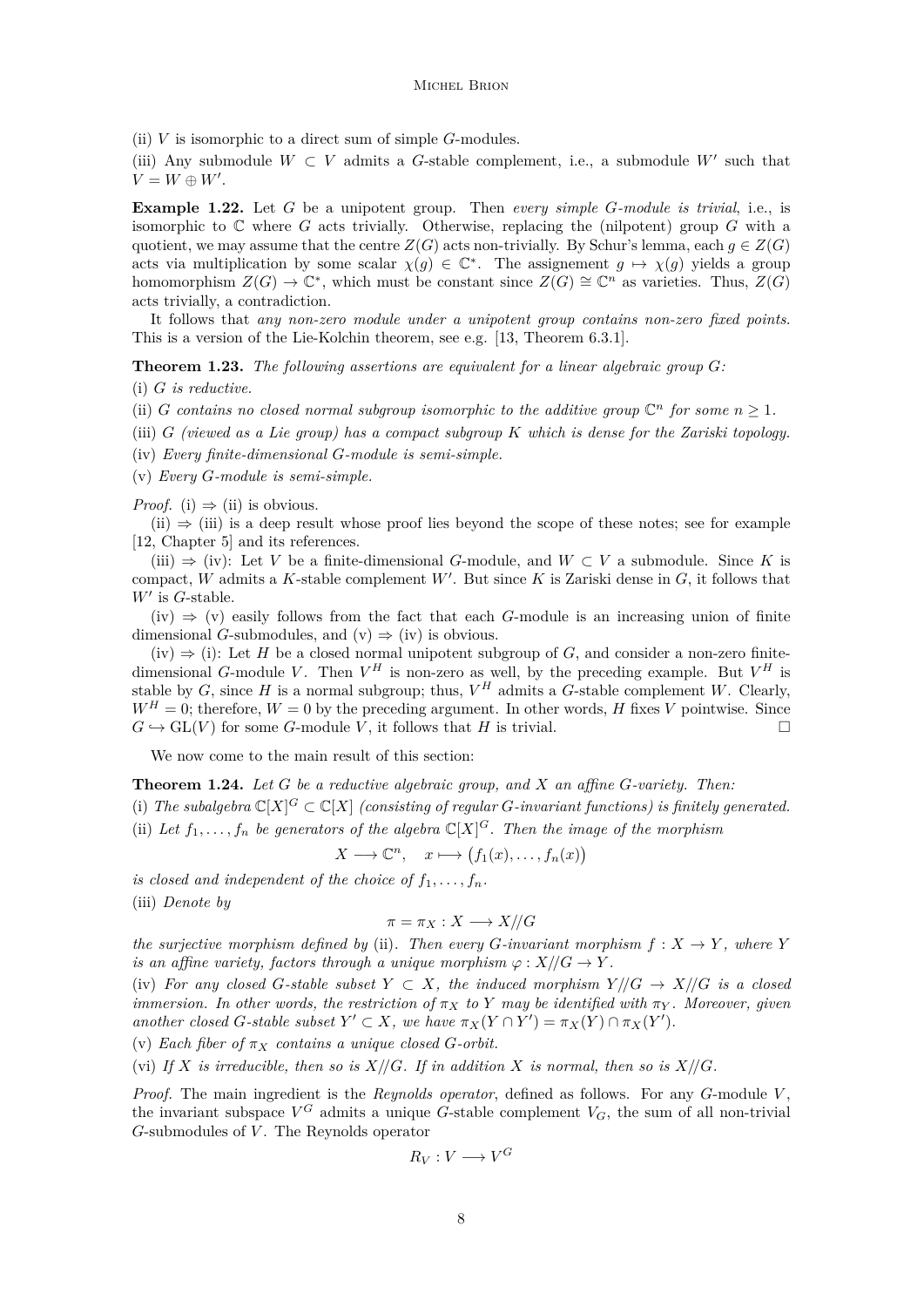<span id="page-9-0"></span>is the projection associated with the decomposition  $V = V^G \oplus V_G$ . If  $f: V \to W$  is a morphism of *G*-modules, and  $f^G: V^G \to W^G$  denotes the induced linear map, then clearly  $R_W \circ f = f^G \circ R_V$ . In particular, if  $f$  is surjective, then so is  $f^G$ .

When  $V = \mathbb{C}[X]$ , we set

$$
R_X := R_{\mathbb{C}[X]} : \mathbb{C}[X] \longrightarrow \mathbb{C}[X]^G.
$$

Then  $R_X$  *is*  $\mathbb{C}[X]^G$ *-linear*, i.e., we have for any  $a \in \mathbb{C}[X]^G$  and  $b \in \mathbb{C}[X]$ :

$$
R_X(ab) = aR_X(b),
$$

as follows by considering the morphism of *G*-modules  $\mathbb{C}[X] \to \mathbb{C}[X]$ ,  $b \mapsto ab$ .

We now claim that *the ring*  $\mathbb{C}[X]^G$  *is Noetherian*. To see this, consider an ideal *I* of  $\mathbb{C}[X]^G$ , and the associated ideal  $J := I\mathbb{C}[X]$  of  $\mathbb{C}[X]$ . Then *J* is *G*-stable, and  $J^G = R_X(J) = IR_X(\mathbb{C}[X]) = I$ . Since  $\mathbb{C}[X]$  is Noetherian, this implies readily our claim.

In turn, the claim implies assertion (i) in the case that *X* is a finite-dimensional *G*-module, say *V*. Indeed, the  $\mathbb{C}^*$ -action on *V* by scalar multiplication yields a positive grading

$$
\mathbb{C}[V] = \bigoplus_{n=0}^{\infty} \mathbb{C}[V]_n
$$

where  $\mathbb{C}[V]_n$  denotes the space of homogeneous polynomial functions of degree *n*. This grading is clearly *G*-stable, and hence restricts to a positive grading of the subalgebra  $\mathbb{C}[V]^G$ . Since the latter is Noetherian, it is finitely generated in view of the graded Nakayama lemma.

In the general case, we may equivariantly embed *X* into a *G*-module *V* ; then the surjective *G*homomorphism  $\mathbb{C}[V] \to \mathbb{C}[X]$  induces a surjective homomorphism  $\mathbb{C}[V]^G \to \mathbb{C}[X]^G$ . Thus,  $\mathbb{C}[X]^G$ is finitely generated; this completes the proof of (i).

For (ii), let  $I \subset \mathbb{C}[X]^G$  be a maximal ideal, and  $J = I\mathbb{C}[X]$  as above. Recall that  $J \cap \mathbb{C}[X]^G = I$ ; in particular,  $J \neq \mathbb{C}[X]$ . Thus, *J* is contained in some maximal ideal *M*, and  $I = M \cap \mathbb{C}[X]^{\tilde{G}}$ . This algebraic statement translates into the surjectivity of the morphism of affine varieties associated with the inclusion  $\mathbb{C}[X]^G \subset \mathbb{C}[X]$ .

(iii) The morphism *p* yields a homomorphism  $p^{\#}: \mathbb{C}[Y] \to \mathbb{C}[X]$  with image contained in  $\mathbb{C}[X]$ <sup>*G*</sup>; this translates into our assertion.

(iv) As above, the surjective *G*-homomorphism  $\mathbb{C}[X] \to \mathbb{C}[Y]$  induces a surjective homomorphism  $\mathbb{C}[X]^G \to \mathbb{C}[Y]^G$ ; this implies the first assertion. For the second assertion, denote by *J* (resp. *J*<sup> $\prime$ </sup>) the ideal of *Y* (resp. *Y*<sup> $\prime$ </sup>) in  $\mathbb{C}[X]$ . Then the ideal of *Y* ∩*Y*<sup> $\prime$ </sup> is *I* + *I*<sup> $\prime$ </sup>, and the ideal of *Y* //*G* (resp.  $Y'/\!/\!\!/ G, Y/\!/\!/\!G \cap Y'/\!/\!G$  in  $X/\!/\!G$  is  $I^G$  (resp.  $I'^G, I^G + I'^G$ ). But  $I^G + I'^G = R_X(I + I') = (I + I')^G,$ *i.e.,*  $Y/\!\!/ G \cap Y'/\!\!/ G = (Y \cap Y')/\!\!/ G$ .

(v) By (iv),  $\pi$  maps any two distinct closed orbits  $Y, Y' \subset X$  to distinct points of  $X/\mathcal{G}$ .

(vi) The first assertion is obvious. For the second assertion, it suffices to show that  $\mathbb{C}[X]^G$  is integrally closed in  $\mathbb{C}(X)^G$ , since the latter contains the fraction field of  $\mathbb{C}[X]^G$ . But this follows readily from the assumption that  $\mathbb{C}[X]$  is integrally closed in  $\mathbb{C}(X)$ .

Note that the above map  $\pi$  is uniquely determined by the universal property (iii); it is called a *categorical quotient* (for affine varieties). Also,  $X/\sqrt{G}$  may be viewed as the space of closed orbits by  $(v)$ . We now define an open subset of  $X$  that turns out to admit a geometric quotient:

**Definition 1.25.** Let *G* be a reductive group, and *X* an affine *G*-variety. A point  $x \in X$  is *stable* if the orbit  $G \cdot x$  is closed in  $X$  and the isotropy group  $G_x$  is finite. The (possibly empty) set of stable points is denoted by *X*<sup>s</sup> .

**Proposition 1.26.** With the preceding notation and assumptions,  $\pi(X^s)$  is open in  $X/\mathbb{G}$ , we *have*  $X^s = \pi^{-1}\pi(X^s)$  *(in particular,*  $X^s$  *is an open G-stable subset of X), and the restriction*  $\pi^s: X^s \to \pi(X^s)$  *is a geometric quotient.* 

*Proof.* Let  $x \in X^s$  and consider the subset  $Y \subset X$  consisting of those points *y* such that  $G_y$  is infinite; equivalently,  $\dim(G_y) > 0$ . Then *Y* is closed, *G*-stable and disjoint from  $G \cdot x$ . Thus, there exists  $f \in \mathbb{C}[X]^G$  such that  $f(x) \neq 0$  and  $f|_Y$  is identically 0. Then the open subset

$$
X_f := \{ y \in X \mid f(y) \neq 0 \} \subset X
$$

satisfies  $X_f = \pi^{-1}\pi(X_f)$ ; in particular,  $X_f$  is *G*-stable. Moreover,  $x \in X_f$ , and  $G_y$  is finite for any  $y \in X_f$ . It follows that  $G \cdot y$  is closed in X for any such y (otherwise, let z lie in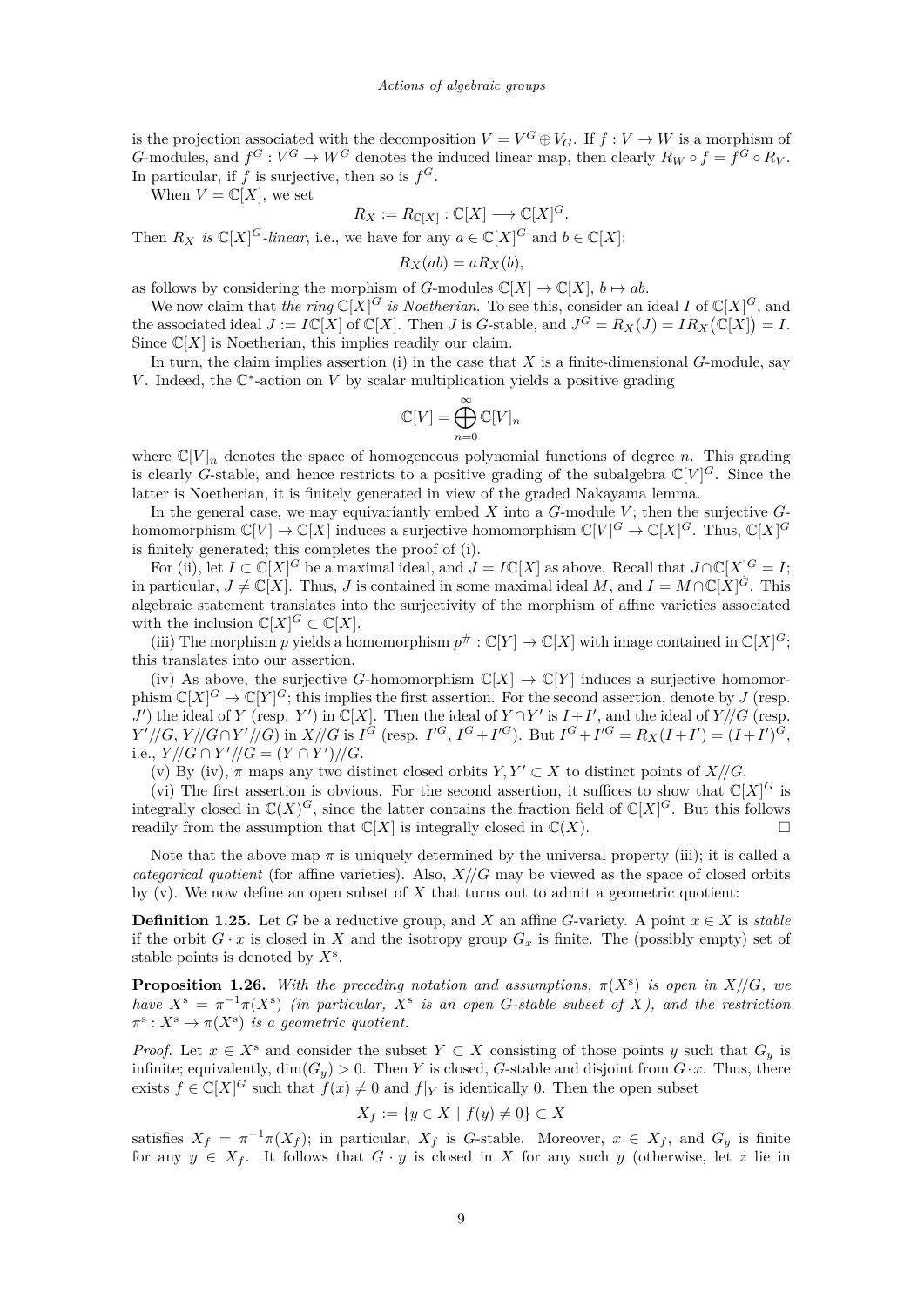<span id="page-10-0"></span>the unique closed *G*-orbit in  $\overline{G \cdot y}$ . Then  $f(z) = f(y)$  by invariance, and hence  $z \in X_f$ . But  $\dim(G_z) = \dim(G) - \dim(G \cdot z) > \dim(G) - \dim(G \cdot y) = 0$ , a contradiction). Hence  $X_f \subset X^s$ ; since  $\pi(X_f) = (X//G)_f$  is open in  $X//G$ , it follows that  $\pi(X^s)$  is open as well, and satisfies  $\pi^{-1}\pi(X^{s}) = X^{s}.$ 

If  $y \in \pi^{-1}\pi(x)$ , then  $\overline{G \cdot y} \supset G \cdot x$  and hence  $y \in G \cdot x$  by the above argument. In other words, the fibers of  $\pi$ <sup>s</sup> are exactly the *G*-orbits. This shows property (i) of Definition [1.18.](#page-7-0) For (ii), it suffices to check that  $\pi(U)$  is open in  $X/\!/G$  for any open subset  $U \subset X^s$ . Replacing *U* with  $G \cdot U$ , we may assume that *U* is *G*-stable. Then  $Y := X \setminus G \cdot U$  is a closed *G*-stable subset of X, and hence  $\pi(F)$  is closed in *X//G*; this implies our assertion. Finally, (iii) holds for those open subsets  $U \subset \pi(X^s)$  of the form  $(X/(G)_f)$ ; since these form a basis of the topology of  $\pi(X^s)$ , it follows that (iii) holds for an arbitrary *U*.

**Examples 1.27.** 1) For the action of  $\mathbb{C}^*$  on  $\mathbb{C}^n$  by multiplication, the quotient variety is just a point; there are no stable points.

2) For the action of  $\mathbb{C}^*$  on  $\mathbb{C}^2$  as in Example [1.12.](#page-5-0)2, the quotient morphism is the map  $\mathbb{C}^2 \to \mathbb{C}$ ,  $(x, y) \mapsto xy$ . The set of stable points is the complement of the union of coordinate lines.

3) Let  $G = SL_n$  act on the space  $Q_n$  of quadratic forms in *n* variables, by linear change of variables. Then  $Q_n$  is a *G*-module, and one checks that the algebra  $\mathbb{C}[Q_n]^G$  is generated by the discriminant  $\Delta$ . In other words, the quotient morphism is just  $\Delta$  : Q<sub>n</sub> → ℂ. The fiber at any  $c \in \mathbb{C}^*$  is a closed *G*-orbit, with stabilizer isomorphic to the special orthogonal group  $SO_n$ . The fiber at 0 consists of *n* orbits: the quadratic forms of ranks *n* − 1*, n* − 2*, . . . ,* 0. There are no stable points, but the restriction of  $\pi$  to the open subset ( $\Delta \neq 0$ ), consisting of non-degenerate forms, is a geometric quotient.

4) More generally, let  $G = SL_n$  act on the space  $V = V_{d,n}$  of homogeneous polynomials of degree *d* in *n* variables by linear change of variables. If  $d = 1$  then the quotient is a point, and if  $d = 2$  then  $V = Q_n$ , so that we may assume  $d \geq 3$ . Then the discriminant  $\Delta$  is a homogeneous invariant, but does not generate the algebra  $\mathbb{C}[V]^G$  unless  $n=2$  (in fact, the structure of this algebra is unknown apart from some small values of *n* and *d*). By a theorem of Jordan and Lie (see [\[10,](#page-22-0) Theorem 2.1] for a modern proof), the stabilizer  $G_f$  is finite for any  $f \in V$  such that  $\Delta(f) \neq 0$ . As in the proof of Proposition [1.26,](#page-9-0) it follows that the open subset  $(\Delta \neq 0)$  consists of stable points.

5) Let  $G = GL_n$  act on the space  $M_n$  of  $n \times n$  matrices by conjugation. Then one checks that the quotient morphism is the map  $\pi : M_n \to \mathbb{C}^n$  that associates with any matrix *A* the coefficients of its characteristic polynomial,  $det(tI_n - A)$ . Moreover, the closed orbits are exactly those of diagonalizable matrices. Also, the subgroup  $\mathbb{C}^*I_n$  of scalar matrices acts trivially on  $M_n$ , and hence there are no stable points. If one replaces *G* with its quotient  $PGL_n = GL_n / \mathbb{C}^* I_n$ , then every non-trivial  $g \in G$  acts non-trivially, but the stabilizers are again infinite: there are still no stable points.

1.3. **Quotients of projective varieties by reductive group actions.** Consider a linear algebraic group *G* and a finite-dimensional *G*-module *V* . Recall the positive grading

$$
\mathbb{C}[V] = \bigoplus_{n=0}^{\infty} \mathbb{C}[V]_n
$$

by *G*-submodules, used in the proof of Theorem [1.24.](#page-8-0) Any non-zero  $f \in \mathbb{C}[V]_n$  defines an affine open subset  $\mathbb{P}(V)_f$  of  $\mathbb{P}(V)$  (the projectivization of *V*), where  $f \neq 0$ . If *f* is *G*-invariant, then  $\mathbb{P}(V)_f$  is *G*-stable for the induced action of *G* on  $\mathbb{P}(V)$ . If in addition *G* is reductive, then we have a categorical quotient

$$
\pi_f: \mathbb{P}(V)_f \longrightarrow \mathbb{P}(V)_f
$$

by Theorem [1.24.](#page-8-0) The algebra  $\mathbb{C}[\mathbb{P}(V)_f]$  is the subalgebra of the graded algebra  $\mathbb{C}[V][\frac{1}{f}]$  consisting of homogeneous elements of degree 0. In other words,

$$
\mathbb{C}[\mathbb{P}(V)_f] = \bigcup_{m=0}^{\infty} \frac{\mathbb{C}[\mathbb{P}(V)]_{mn}}{f^m}
$$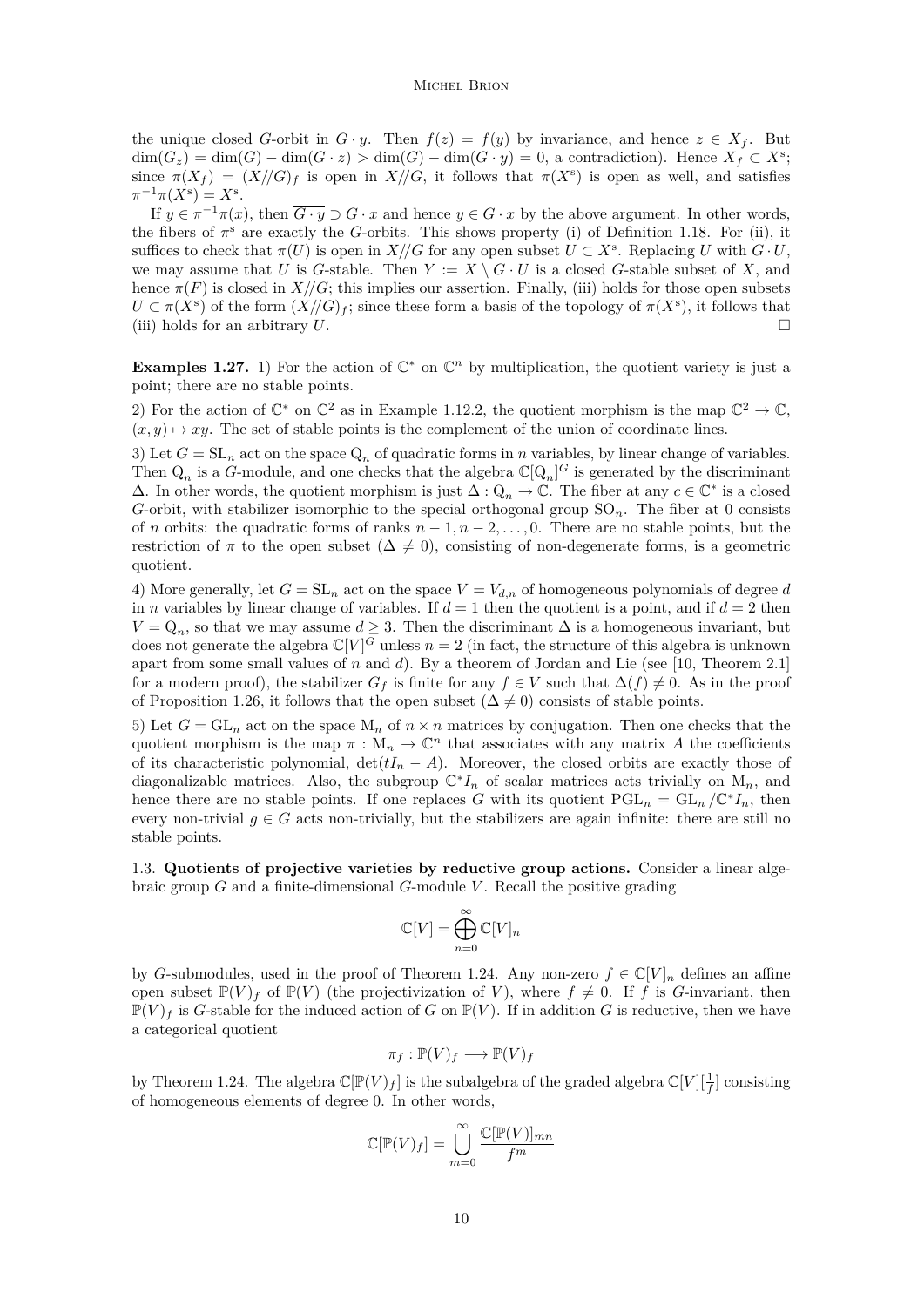and therefore

$$
\mathbb{C}[\mathbb{P}(V)_f]^G = \bigcup_{m=0}^{\infty} \frac{\mathbb{C}[\mathbb{P}(V)]_{mn}^G}{f^m}.
$$

Recall that  $\mathbb{P}(V)$  is obtained from its open subsets  $\mathbb{P}(V)_f$  by glueing them according to the identifications  $\mathbb{P}(V)_{ff'} = \mathbb{P}(V)_f \cap \mathbb{P}(V)_{f'}$ . Likewise, the quotients  $\pi_f$  may be glued together into a morphism

$$
\pi: \mathbb{P}(V)^{\text{ss}} \longrightarrow \mathbb{P}(V)^{\text{ss}}/\!/G,
$$

where  $\mathbb{P}(V)$ <sup>ss</sup> is a *G*-stable subset of  $\mathbb{P}(V)$ : the union of the subsets  $\mathbb{P}(V)_f$  over all  $f \in \mathbb{C}[V]_n^G$ ,  $n \geq 1$ .

This construction motivates the following:

**Definition 1.28.** A non-zero  $v \in V$ , or its image  $[v] \in \mathbb{P}(V)$ , is *semi-stable* if  $f(v) \neq 0$  for some  $f \in \mathbb{C}[V]^G$ , homogeneous of positive degree.

We denote by  $V^{\text{ss}}$  the set of all semi-stable points; this is the preimage of  $\mathbb{P}(V)^{\text{ss}}$  in  $V \setminus \{0\}.$ The *nilcone*  $\mathcal{N}(V)$  is the complement of  $V^{\text{ss}}$  in  $V$ .

Observe that  $\mathcal{N}(V)$  is the set of common zeroes of all homogeneous invariants of positive degree. i.e., the fiber at 0 of the quotient map  $\pi_V : V \to V/\!/ G$ . By Theorem [1.24,](#page-8-0) it follows that  $\mathcal{N}(V)$ consists of those  $v \in V$  such that the orbit closure  $\overline{G \cdot v}$  contains 0. In other words, *v is semi-stable if and only if*  $0 \notin \overline{G \cdot v}$ .

**Proposition 1.29.** With the preceding notation,  $\mathbb{P}(V)^{ss}/\mathbb{G}$  is a normal, projective variety. More*over, for any open affine subset*  $U \subset \mathbb{P}(V)^{ss}/\mathbb{G}$ *, the preimage*  $\pi^{-1}(U)$  *is an open affine G*-stable *subset of*  $\mathbb{P}(V)$ *, and*  $\pi$  *induces an isomorphism*  $\mathbb{C}[U] \cong \mathbb{C}[\pi^{-1}(U)]^G$ *.* 

*Proof.* By construction,  $\mathbb{P}(V)^{ss}/\mathbb{G}$  is the Proj of the positively graded algebra  $\mathbb{C}[V]^G$ , and the latter is integrally closed in is fraction field by Theorem [1.24](#page-8-0) (vi); this yields the first assertion.

For the second assertion, note that there exists a multiplicative subset  $S \subset \mathbb{C}[V]^G$  consisting of homogeneous elements, such that  $\mathbb{C}[U] = \mathbb{C}[V]^G[\frac{1}{S}]_0$  (the subalgebra of homogeneous elements of degree 0 in the localization  $\mathbb{C}[V]^G[\frac{1}{S}])$ . It follows that  $\pi^{-1}(U)$  is affine with coordinate ring  $\mathbb{C}[V][\frac{1}{S}]_0$ ; thus,  $\mathbb{C}[\pi^{-1}(U)]^G = \mathbb{C}[U].$ 

The second assertion of Proposition 1.29 may be rephrased as follows:  $\pi$  is an affine morphism and yields an isomorphism

$$
\mathcal{O}_{\mathbb{P}(V)^{\text{ss}}/\!/G} \cong (\pi_*\mathcal{O}_{\mathbb{P}(V)^{\text{ss}}})^G.
$$

Such a morphism is called a *good quotient*.

Next, we adapt the notion of stable points to this projective setting:

**Definition 1.30.** A point  $x \in \mathbb{P}(V)$  is *stable* if *x* is semi-stable, the orbit  $G \cdot x$  is closed in  $\mathbb{P}(V)$ <sup>ss</sup>, and the isotropy group  $G_x$  is finite. We denote by  $\mathbb{P}(V)^s$  the set of stable points.

**Proposition 1.31.** With the preceding notation, we have  $\mathbb{P}(V)^s = \mathbb{P}(V^s)$ , where  $V^s \subset V$  de*notes the subset of stable points. Moreover,*  $\pi(\mathbb{P}(V)^s)$  is open in  $\mathbb{P}(V)^{ss}/G$ *, we have*  $\mathbb{P}(V)^s$  =  $\pi^{-1}\pi(\mathbb{P}(V)^s)$ , and the restriction  $\pi^s : \mathbb{P}(V)^s \to \pi(\mathbb{P}(V)^s)$  is a geometric quotient.

*Proof.* Let  $v \in V^s$ ; then  $v \notin \mathcal{N}(V)$ , and hence we may choose a homogeneous  $f \in \mathbb{C}[V]^G$  such that  $f(v) \neq 0$ . The hypersurface  $Y := \{w \in V \mid f(w) = f(v)\}$  is *G*-stable, and contained in  $V^s$  by Proposition [1.26.](#page-9-0) Moreover, the natural map  $V \setminus \{0\}$  restricts to a finite surjective *G*-morphism *Y*  $\rightarrow \mathbb{P}(V)_f$  (of degree equal to the degree of *f*). Since  $\mathbb{P}(V)_f = \pi^{-1}\pi(\mathbb{P}(V)_f)$ , it follows that  $\mathbb{P}(V)_f \subset \mathbb{P}(V^s)$ . In particular,  $[v] \in \mathbb{P}(V^s)$ .

Conversely, given  $[v] \in \mathbb{P}(V^s)$ , one checks that  $v \in V^s$  by reversing the preceding arguments. This shows the equalities  $\mathbb{P}(V)^s = \mathbb{P}(V^s)$  and  $\mathbb{P}(V)^s = \pi^{-1}\pi(\mathbb{P}(V)^s)$ . The assertion on  $\pi^s$  is checked as in the proof of Proposition [1.26.](#page-9-0)

**Examples 1.32.** 1) For the action of  $\mathbb{C}^*$  on  $\mathbb{C}^n$  by multiplication, there are no semi-stable points. 2) For the action of  $\mathbb{C}^*$  on  $\mathbb{C}^2$  as in Example [1.12.](#page-5-0)2, every semi-stable point is stable, and the projective quotient variety is just a point.

3) Let  $G = SL_n$  act on  $V = Q_n$  as in Example [1.27.](#page-10-0)3. Then  $\mathbb{P}(V)^{ss} = \mathbb{P}(V)_{\Delta}$  and  $\mathbb{P}(V)^s$  is empty; the projective quotient variety is again a point.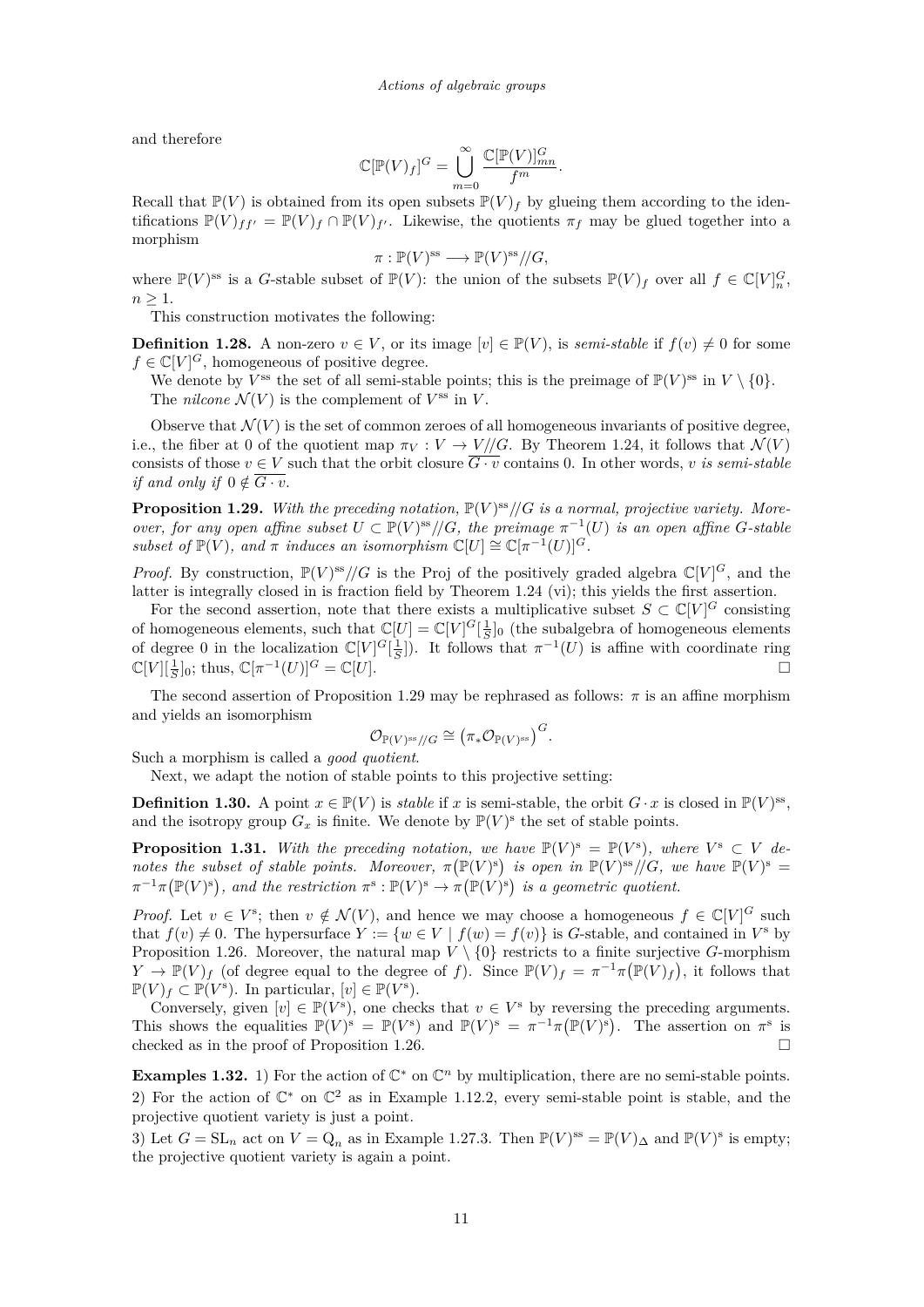4) For the action of  $G = SL_n$  on the space  $V = V_{d,n}$  of homogeneous polynomials of degree *d* in *n* variables as in Example [1.27.](#page-10-0)4, the points of  $\mathbb{P}(V)$  may be viewed as the hypersurfaces of degree *d* in  $\mathbb{P}^{n-1}$ , and the *G*-orbits are the isomorphism classes of such hypersurfaces. We saw that every smooth hypersurface is stable, if  $d \geq 3$ . It follows that the quotient variety is a normal compactification of the moduli space of smooth hypersurfaces.

5) Consider again the action of  $GL_n$  on the space  $M_n$  of  $n \times n$  matrices by conjugation. Then the semi-stable points are exactly the lines of non-nilpotent matrices, and there are no stable points. Since the algebra  $\mathbb{C}[M_n]^G$  is generated by the coefficients of the characteristic polynomial, and hence by homogeneous invariants of degrees  $1, 2, \ldots, n$ , the quotient variety is a weighted projective space with weights  $1, 2, \ldots, n$ . In particular, that variety is singular if  $n \geq 3$ .

The preceding constructions and results are readily generalized to any closed *G*-subvariety  $X \subset \mathbb{P}(V)$ , where *V* is a finite-dimensional *G*-module. We now sketch how to adapt them to the setting of arbitrary projective *G*-varieties.

By assumption, any such variety *X* admits a line bundle *L* which is *ample*, i.e., there exist a closed immersion

$$
\iota: X \to \mathbb{P}(V),
$$

where *V* is a finite-dimensional vector space, and a positive integer *m* such that  $L^m \cong \iota^* \mathcal{O}_{\mathbb{P}(V)}(1)$ (the pull-back of the tautological line bundle on  $\mathbb{P}(V)$ ). Equivalently, the natural rational map

$$
f_m: X \to \mathbb{P}(\Gamma(X, L^m)^*),
$$

that associates with  $x \in X$  the hyperplane consisting of those sections  $\sigma \in \Gamma(X, L^m)$  such that  $\sigma(x) = 0$ , is in fact a closed immersion.

We shall assume that *L* is *G-linearized* in the sense of the following:

**Definition 1.33.** Let *X* be a *G*-variety, and  $p: L \to X$  a line bundle. A *G*-linearization of *L* consists of a *G*-action on *L* such that *p* is equivariant and the induced map  $g: L_x \to L_{g,x}$  is linear for any  $g \in G$  and  $x \in X$ .

**Lemma 1.34.** *Let L be a G-linearized line bundle on a G-variety X. Then for any integer n, the tensor power*  $L^n$  *inherits a G*-linearization, and the space  $\Gamma(X, L^n)$  is a G-module.

*Proof.* The first assertion is obvious, and the second one is proved by adapting the argument of Lemma [1.5.](#page-3-0)

Some naturally defined line bundles do not admit any linearization: for example,  $\mathcal{O}_{\mathbb{P}(V)}(1)$ for the natural action of  $PGL(V)$  on  $\mathbb{P}(V)$  (since that action does not lift to an action on  $\Gamma(\mathbb{P}(V),\mathcal{O}_{\mathbb{P}(V)}(1)) \cong V^*$ ). But given a connected linear algebraic group *G*, and a line bundle L on a *normal* G-variety X, some positive power  $L^n$  admits a linearization; also, there exists a finite covering  $p: G' \to G$  of algebraic groups such that *L* admits a  $G'$ -linearization (see [\[6\]](#page-22-0)).

By Lemma 1.34, given a projective *G*-variety *X* equipped with an ample *G*-linearized line bundle *L*, there exists a positive integer *m* such that the above map  $f_m$  is an equivariant embedding into the projectivization of a *G*-module *V* . We may now define the sets of semi-stable, resp. stable points by  $X^{\text{ss}}(L) := X \cap \mathbb{P}(V)^{\text{ss}}$ , resp.  $X^{\text{s}}(L) := X \cap \mathbb{P}(V)^{\text{s}}$ .

**Proposition 1.35.** *With the preceding notation and assumptions, we have*

 $X^{\text{ss}}(L) = \{x \in X \mid \sigma(x) \neq 0 \text{ for some } n \geq 1 \text{ and } \sigma \in \Gamma(X, L^n)^G\},\$ 

 $X^{s}(L) = \{x \in X \mid G \cdot x \text{ is closed in } X^{\text{ss}}(L) \text{ and } G_x \text{ is finite } \}.$ 

*In particular, X*ss(*L*) *and X*<sup>s</sup> (*L*) *are open G-stable subsets of X, and they are unchanged when L* is replaced with a positive power  $L^n$ . Moreover, there exists a good quotient  $\pi$  :  $X^{ss}(L) \to Y$ , *where Y is a projective variety, and*  $\pi$  *restricts to a geometric quotient*  $X^{s}(L) = \pi^{-1}(Y^{s}) \rightarrow Y^{s}$ , *where*  $Y^s := \pi(X^s)$  *is open in*  $Y$ *.* 

*Proof.* We may assume that  $X \subset \mathbb{P}(V)$  and  $L^m = \mathcal{O}_X(1)$ . Then *X* corresponds to a closed subvariety  $\tilde{X} \subset V$ , stable by the natural action of  $G \times \mathbb{C}^*$  on  $\tilde{V}$  (where  $\mathbb{C}^*$  acts by scalar multiplication). The positively graded algebra

$$
\mathbb{C}[\tilde{X}] = \bigoplus_{n=0}^{\infty} \mathbb{C}[\tilde{X}]_n
$$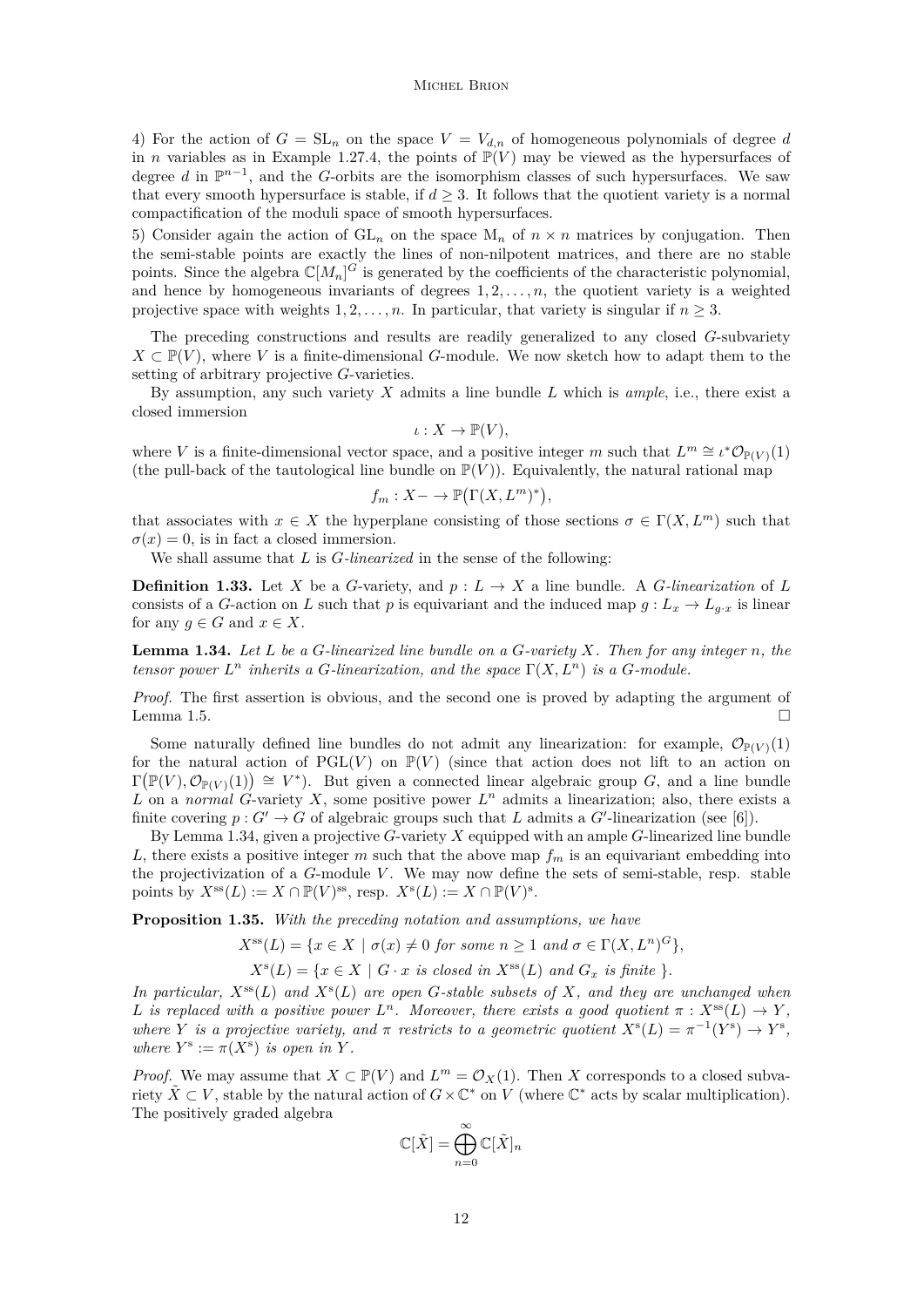<span id="page-13-0"></span>is the homogeneous coordinate ring of  $X$ ; the restriction map

$$
\mathbb{C}[V]_n = \Gamma(\mathbb{P}(V), \mathcal{O}_{\mathbb{P}(V)}(n)) \longrightarrow \Gamma(X, \mathcal{O}_X(n)) = \Gamma(X, L^{mn})
$$

factors through a map

$$
\mathbb{C}[\tilde{X}]_n \longrightarrow \Gamma(X, L^{mn})
$$

which is an isomorphism for  $n \gg 0$ . Thus, the same properties hold for the induced maps on invariants,

$$
\mathbb{C}[V]^G_n \longrightarrow \mathbb{C}[\tilde{X}]^G_n \longrightarrow \Gamma(X, L^{mn})^G.
$$

Also, note any  $\sigma \in \Gamma(X, L^n)$  satisfies  $\sigma^m \in \Gamma(X, L^{mn})$  and  $X_{\sigma} = X_{\sigma^m}$  (here  $X_{\sigma}$  denotes the open subset of *X* where  $\sigma \neq 0$ ). These observations imply easily our statements.

## 2. Spherical varieties

2.1. **Representations of connected reductive groups and** *U***-invariants.** Given an algebraic group *G* and two *G*-modules *V, W*, we denote by  $Hom<sup>G</sup>(V, W)$  the vector space of morphisms of *G*-modules (i.e., equivariant linear maps)  $f: V \to W$ . Observe that

$$
\operatorname{Hom}^G(V, \mathbb{C}[X]) \cong (\mathbb{C}[X] \otimes V^*)^G \cong \operatorname{Mor}^G(X, V^*),
$$

for any *G*-variety *X*, where  $Mor^G$  denote the space of *G*-morphisms (of varieties). Moreover, the left-hand side has a natural structure of a module over the invariant algebra  $\mathbb{C}[X]^G$ ; these modules are called *modules of covariants*.

We now assume that *G* is reductive, and denote by  $\text{Irr}(G)$  the set of isomorphism classes of simple *G*-modules.

**Lemma 2.1.** *Any G-module M admits a canonical decomposition*

$$
M \cong \bigoplus_{V \in \text{Irr}(G)} \text{Hom}^G(V, M) \otimes V,
$$

*where the map from the left-hand side to the right-hand side is given by*

$$
f \otimes v \in \text{Hom}^G(V, M) \otimes V \longmapsto f(v) \in M.
$$

*In particular, for any G-variety X, we have a canonical decomposition*

$$
\mathbb{C}[X] \cong \bigoplus_{V \in \text{Irr}(G)} \text{Mor}^G(X, V^*) \otimes V.
$$

*Moreover, each*  $\mathbb{C}[X]^G$ - module  $\text{Mor}^G(X, V^*)$  *is finitely generated.* 

*Proof.* For the first assertion, since *M* is a direct sum of simple *G*-modules, it suffices to treat the case that *M* is simple. Then, by Schur's lemma, Hom<sup>*G*</sup>(*V, M*) is a line if  $V \cong M$ , and is zero otherwise; this yields the statement.

To show the finite generation of  $Mor^G(X, V^*)$ , note that the algebra  $\mathbb{C}[X \times V]^G$  is finitely generated and graded via the  $\mathbb{C}^*$ -action on  $V$ :

$$
\mathbb{C}[X \times V]^G = \bigoplus_{n=0}^{\infty} (\mathbb{C}[X] \otimes \mathbb{C}[V]_n)^G.
$$

Thus, we may choose homogeneous generators  $f_1, \ldots, f_n$ . Denote their degrees by  $d_1, \ldots, d_n$ ; then the algebra  $\mathbb{C}[X]^G$  is generated by those  $f_i$  such that  $d_i = 0$ , and  $\text{Mor}^G(X, V^*) = \mathbb{C}[X \times V]_1$  is generated over  $\mathbb{C}[X]^G$  by those  $f_i$  such that  $d_i = 1$ .

**Lemma 2.2.** *There is a canonical decomposition of*  $G \times G$ *-modules* 

$$
\mathbb{C}[G] \cong \bigoplus_{V \in \operatorname{Irr}(G)} V^* \otimes V \cong \bigoplus_{V \in \operatorname{Irr}(G)} \operatorname{End}(V),
$$

*where*  $G \times G$  *acts on*  $\mathbb{C}[G]$  *via its action on*  $G$  *by*  $(g,h) \cdot x := gxh^{-1}$ .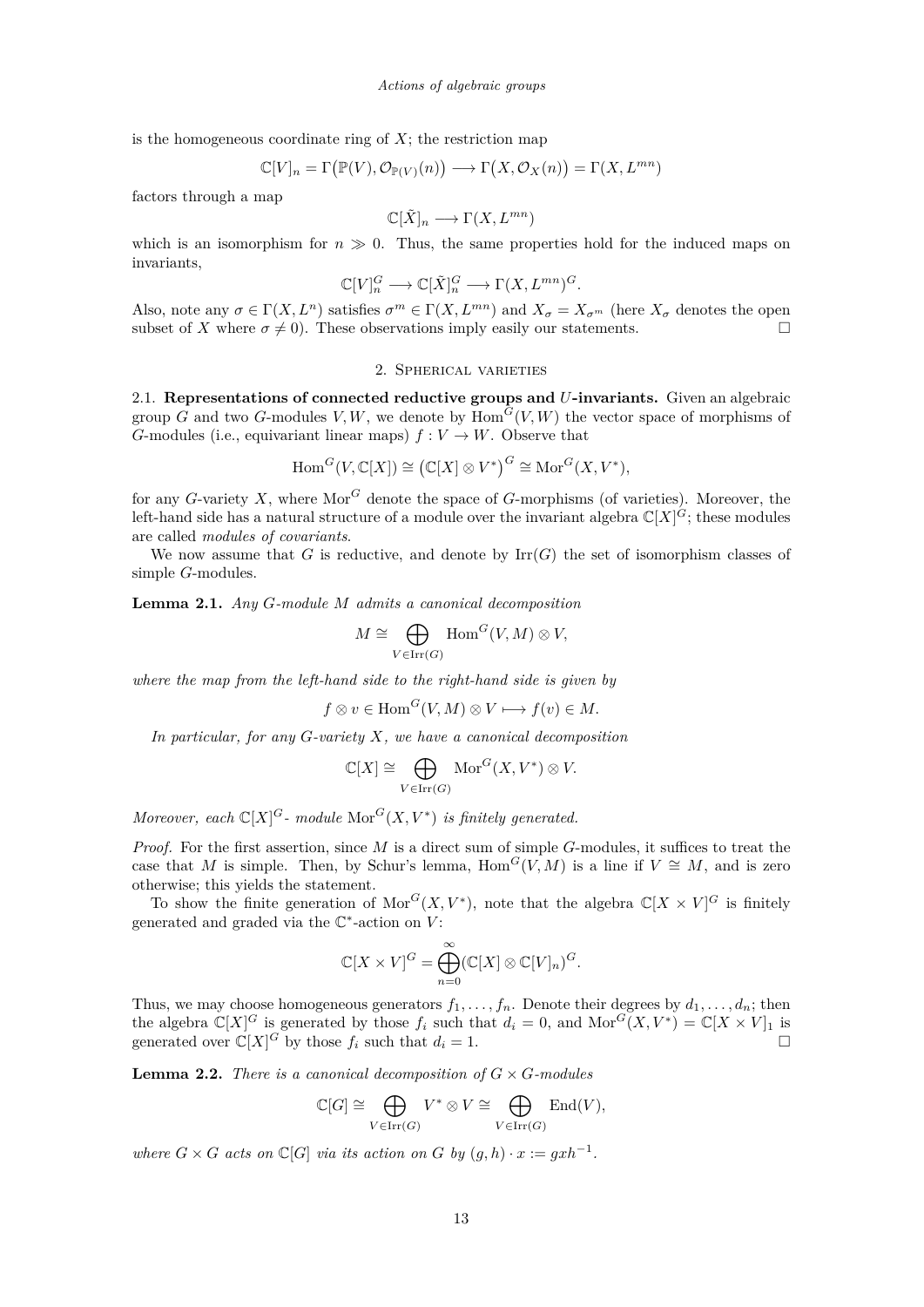<span id="page-14-0"></span>*Proof.* Lemma [2.1](#page-13-0) yields an isomorphism

$$
\mathbb{C}[G] \cong \bigoplus_{V \in \text{Irr}(G)} \text{Mor}^G(G, V^*) \otimes V
$$

which is easily seen to be  $G \times G$ -equivariant. Here the right copy of  $G$  acts on each  $\text{Mor}^G(G, V^*)\otimes V$ via its action on *V*, and the left copy of *G* acts on  $Mor^G(G, V^*)$  via left multiplication on *G*. Moreover, we have an isomorphism of *G*-modules

$$
\text{Mor}^G(G, V^*) \cong V^*, \quad \varphi \mapsto \varphi(e_G),
$$

where the inverse isomorphism is given by  $f \mapsto (g \mapsto f(g))$ .

**Examples 2.3.** 1) If *G* is finite, then Lemma [2.2](#page-13-0) gives back the classical decomposition of the regular representation.

2) Let  $T \cong (\mathbb{C}^*)^n$  be a torus; then

$$
\mathbb{C}[T] \cong \mathbb{C}[t_1, t_1^{-1}, \dots, t_n, t_n^{-1}] \cong \bigoplus_{(a_1, \dots, a_n) \in \mathbb{Z}^n} \mathbb{C}t_1^{a_1} \cdots t_n^{a_n},
$$

where each Laurent monomial  $t_1^{a_1} \cdots t_n^{a_n}$  is an eigenvector of  $T \times T$ . By Lemma [2.2,](#page-13-0) each simple *T*-module is a line where *T* acts via a *character*

$$
\chi=\chi_{a_1,\ldots,a_n}:(t_1,\ldots,t_n)\longmapsto t_1^{a_1}\cdots t_n^{a_n},
$$

i.e., a homomorphism of algebraic groups  $T \to \mathbb{C}^*$ . The characters form an abelian group for pointwise multiplication: the *character group*  $\Lambda(T)$ , isomorphic to  $\mathbb{Z}^n$ . Lemma [2.1](#page-13-0) gives back the correspondence between *T*-modules and Λ-graded vector spaces, already noted in Example [1.7.](#page-3-0)

We now consider a *connected* reductive group *G*, and choose a *Borel subgroup*  $B \subset G$ , i.e., a maximal connected solvable subgroup (all such subgroups are conjugate in *G*). Also, choose a *maximal torus*  $T \subset B$  (all such subgroups are conjugate in *B*). Then  $B = TU$  where  $U \subset B$ denotes the largest unipotent subgroup; moreover, *U* is a *maximal unipotent subgroup* of *G*. Since *U* is a normal subgroup of *B* and is isomorphic as a variety to an affine space, the character group *B* is isomorphic to that of  $T \cong B/U$ ; we denote that group by Λ. This is a free abelian group of finite rank  $r := \dim(T)$ , the *rank of*  $G$ .

With this notation at hand, we obtain a parametrization of the simple *G*-modules:

**Theorem 2.4.** (i) For any simple *G*-module V, the fixed point subspace  $V^U$  is a line, where *B acts via a character*  $\lambda(V)$ *. Moreover, V is uniquely determined by*  $\lambda(V)$  *up to G*-*isomorphism.* (ii) *The set*

$$
\Lambda^+ := \{ \lambda \in \Lambda \mid \lambda = \lambda(V) \text{ for some } V \in \text{Irr}(G) \}
$$

*is the intersection of*  $\Lambda$  *with a rational polyhedral convex cone in the associated vector space*  $\Lambda_{\mathbb{R}}$ *over the real numbers. In particular,*  $\Lambda^+$  *is a finitely generated submonoid of*  $\Lambda$ *.* 

*Proof.* (i) The main ingredient is the structure of the open Bruhat cell of *G*. Specifically, there exists a unique Borel subgroup  $B^-$  which is opposite to *B*, i.e., satisfies  $B^- \cap B = T$ . Moreover, denoting by  $U^-$  the largest unipotent subgroup of  $B^-$ , the multiplication map

$$
U^{-} \times T \times U \longrightarrow G, \quad (x, y, z) \longmapsto xyz
$$

is an open immersion. In particular, the product  $B^{-}B = U^{-}TU$  is open in *G* (for these facts, see e.g. [\[13,](#page-22-0) Section 8.3]).

Next, consider non-zero points  $v \in V^U$  and  $f \in V^*$ . Then the map

$$
a_{f,v}: G \longrightarrow \mathbb{C}, \quad g \longmapsto f(g \cdot v)
$$

is non-zero, since the (simple) *G*-module *V* is spanned by  $G \cdot v$ . Moreover,  $a_{f,v} \in \mathbb{C}[G]^U$ . By the Lie-Kolchin theorem, we may choose f to be an eigenvector of  $B^-$ , of some weight  $\mu \in \Lambda$ ; then  $a_{f,v}$ is also an eigenvector of *B*<sup>−</sup> acting on C[*G*] via left multiplication. Thus, given another non-zero  $v' \in V^U$ , the map

$$
g \longmapsto \varphi(g) := \frac{f(g \cdot v')}{f(g \cdot v)}
$$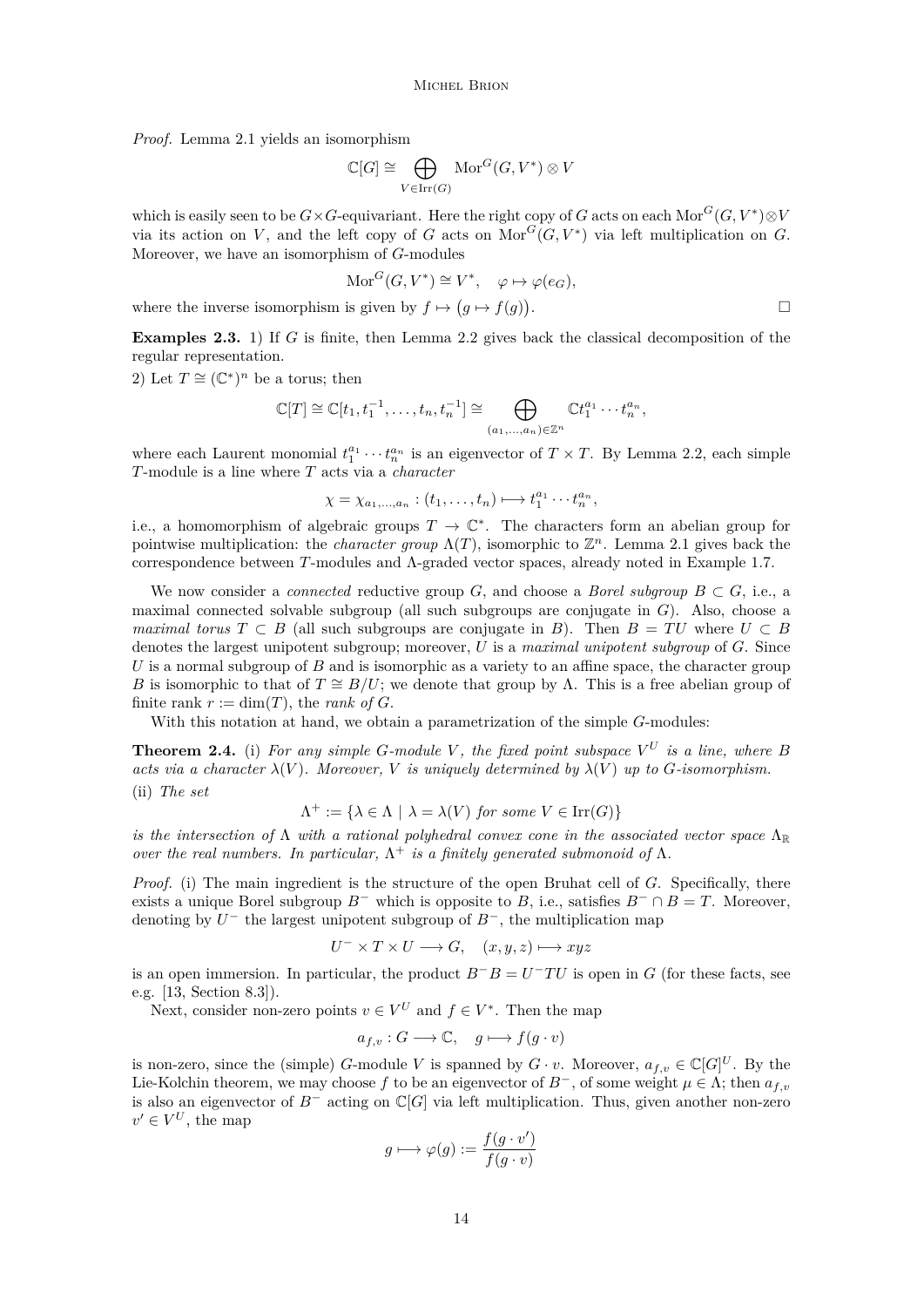<span id="page-15-0"></span>is a non-zero rational function on *G*, invariant under  $B^{-} \times U$ . Thus,  $\varphi$  is constant, i.e., there exists  $t \in \mathbb{C}^*$  such that  $f(g \cdot (v' - tv)) = 0$  for all  $g \in G$ . But then  $v' = tv$ : we have shown that  $V^U$  is a line. It follows that  $V^U$  consists of *B*-eigenvectors of some weight  $\lambda$ , and hence that  $a_{f,v}$  is a *B*-eigenvector for that weight. Restricting  $a_{f,v}$  to  $B \cap B^- = T$ , we see that  $\lambda = -\mu$ . Likewise,  $(V^*)^{U^-}$  is a line spanned by f. In view of Lemma [2.2,](#page-13-0) this yields the decomposition of *T* × *G*-modules

$$
\mathbb{C}[G]^{U^-} \cong \bigoplus_{V \in \operatorname{Irr}(G)} (V^*)^{U^-} \otimes V \cong \bigoplus_{V \in \operatorname{Irr}(G)} V,
$$

where the *U* <sup>−</sup>-invariants are relative to the action via left multiplication. This identifies *V* with the *T*-eigenspace in  $\mathbb{C}[G]^{U^{-}}$  with weight  $\lambda = \lambda(V)$ .

(ii) Consider the algebra  $\mathbb{C}[G]^{U^{-}\times U}$ , where the *U*-invariants are relative to the action via right multiplication. Then

$$
\mathbb{C}[G]^{U^-\times U}\subset \mathbb{C}[B^-B]^{U^-\times U}\cong \mathbb{C}[T]
$$

as a *T*-stable subalgebra. Together with the preceding arguments, it follows that the characters  $\lambda \in \Lambda^+$  form a basis of the vector space  $\mathbb{C}[G]^{U^{-} \times U}$ .

Next, consider the irreducible components  $D_1, \ldots, D_s$  of  $G \setminus B^-B$ . These are  $B^- \times B$ -stable prime divisors of *G* (the closures of the Bruhat cells of codimension 1); denote by  $v_1, \ldots, v_s$  the corresponding discrete valuations of the function field  $\mathbb{C}(G)$ . Since *G* is smooth, a given function *f* ∈  $\mathbb{C}[B^{-}B] \subset \mathbb{C}(G)$  extends to a regular function on *G* if and only  $v_i(f) \geq 0$  for  $i = 1, \ldots, s$ . In particular, viewing each  $\lambda \in \Lambda$  as a rational  $U^{-} \times U$ -invariant function on *G*, we have

$$
\Lambda^+ = \{ \lambda \in \Lambda \mid v_i(\lambda) \ge 0 \quad (i = 1, \ldots, s) \}.
$$

Λ

But each  $v_i$ :  $\mathbb{C}(G)^* \to \mathbb{Z}$  restricts to an additive map  $\Lambda \to \mathbb{Z}$ , since  $v_i(ff') = v_i(f) + v_i(f')$  for all  $f, f' \in \mathbb{C}(G)^*$ . Thus,  $\Lambda^+$  is defined in  $\Lambda$  by finitely many linear inequalities. As a consequence,  $\Lambda^+$  is a finitely generated monoid (by Gordan's lemma, see e.g. [\[2,](#page-22-0) Proposition 1.2.1]).

 $\Box$ 

**Definition 2.5.** With the preceding notation and assumptions,  $\lambda = \lambda(V)$  is the *highest weight* of the simple *G*-module *V*; we set  $V := V(\lambda)$ .

The character group  $\Lambda$  is called the *weight lattice* of *G*; the weights in  $\Lambda^+$  are called *dominant*. For an arbitrary *G*-module *M* and  $\lambda \in \Lambda$ , we denote by  $M_{\lambda}^{(B)} \subset M$  the *B*-eigenspace with weight  $\lambda$ , also called the set of *highest weight vectors of weight*  $\lambda$ .

Putting together Lemma [2.1](#page-13-0) and Theorem [2.4,](#page-14-0) we obtain an isomorphism of *G*-modules

$$
M \cong \bigoplus_{\lambda \in \Lambda^+} M_{\lambda}^{(B)} \otimes V(\lambda)
$$

and isomorphisms

$$
\operatorname{Hom}^G (V(\lambda), M) \cong M_{\lambda}^{(B)}
$$

for all  $\lambda \in \Lambda^+$ . As a consequence, the *G-module M* is uniquely determined by the *T-module*  $M^U$ *.* 

**Examples 2.6.** 1) If  $G \cong (\mathbb{C}^*)^n$  is a torus with character group  $\Lambda \cong \mathbb{Z}^n$ , then every weight is dominant.

2) Let  $G = GL_n$ ; then the subgroup  $B_n$  of upper triangular invertible matrices is a Borel subgroup. We have  $B_n = T_n U_n$  where  $T_n$  is the diagonal torus, and  $U_n$  is the largest unipotent subgroup. The diagonal coefficients yield a basis  $(\varepsilon_1, \ldots, \varepsilon_n)$  of the weight lattice  $\Lambda_n$ . The opposite Borel subgroup  $B_n^-$  consists of all lower triangular invertible matrices. One checks that the open subset  $B_n^- B_n \subset M_n$  is defined by the non-vanishing of the principal minors

$$
\Delta_k: GL_n \longrightarrow \mathbb{C}, \quad A = (a_{ij}) \longmapsto \det(a_{ij})_{1 \le i,j \le k}
$$

for  $k = 1, \ldots, n$  (in particular,  $\Delta_n$  is the determinant). Each  $\Delta_k$  is an eigenvector of  $B_n^- \times B_n$  with weight  $(-\omega_k, \omega_k)$ , where

$$
\omega_k := \varepsilon_1 + \cdots + \varepsilon_k.
$$

Clearly,  $\omega_1, \ldots, \omega_n$  form a basis of  $\Lambda_n$ . Moreover, the eigenvectors of  $B_n^- \times B_n$  in  $\mathbb{C}[GL_n]$  are exactly the monomials  $c\Delta_1^{a_1}\cdots\Delta_n^{a_n}$ , where  $c \in \mathbb{C}^*$  and  $a_1, \ldots, a_{n-1} \geq 0$ .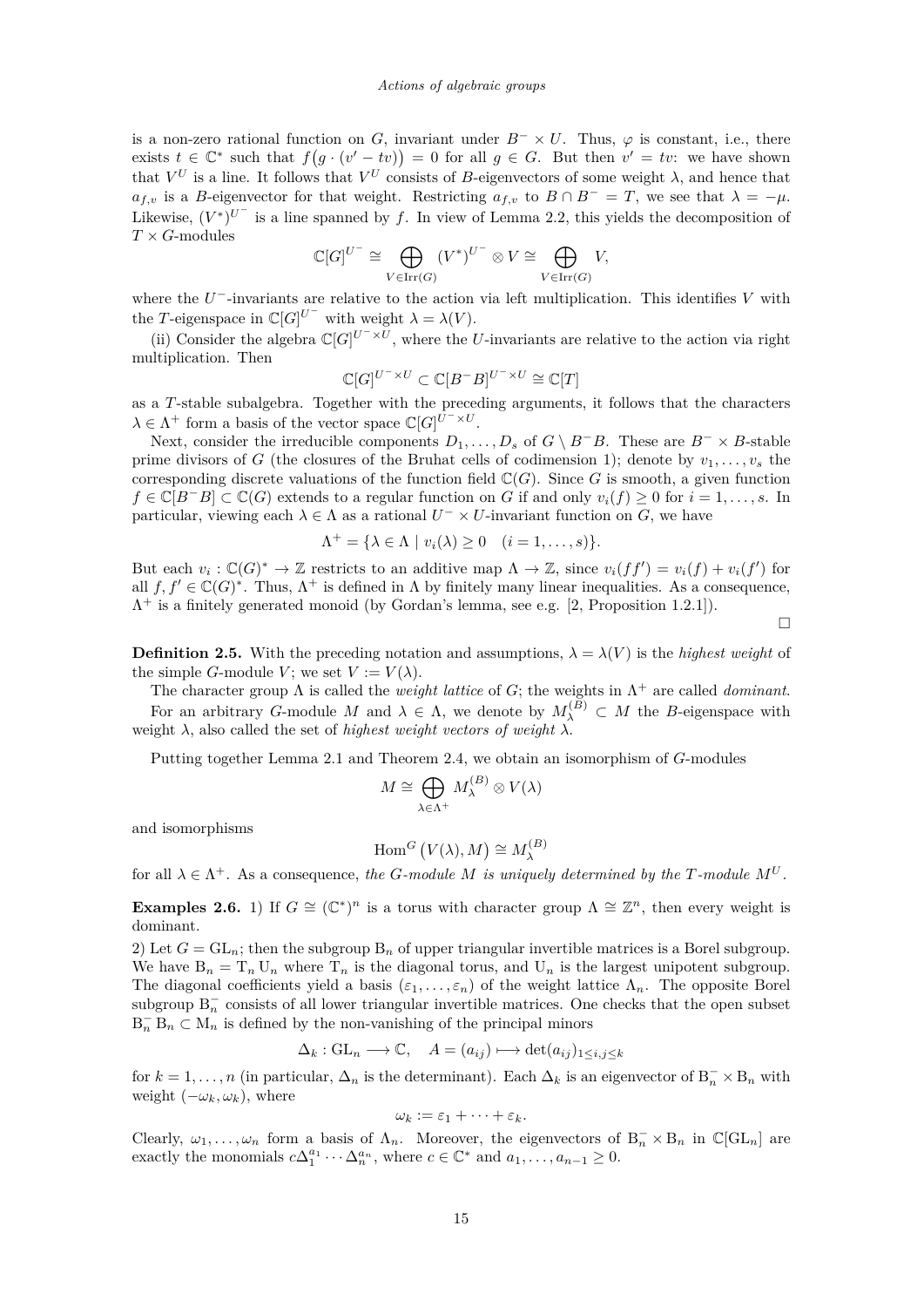<span id="page-16-0"></span>It follows that the monoid  $\Lambda_n^+$  is generated by  $\omega_1, \ldots, \omega_n$  and by  $-\omega_n$ . Also, the standard representation  $\mathbb{C}^n$  is a simple  $GL_n$ -module with highest weight  $\omega_1$ ; the first basis vector  $e_1$  is a highest weight vector. More generally, one checks that each *k*-th exterior power  $\wedge^k \mathbb{C}^n$  is a simple GL<sub>n</sub>-module with highest weight  $\omega_k$ , and highest weight vector  $e_1 \wedge \cdots \wedge e_k$ .

2) If  $G = SL_n$ , then we may take as opposite Borel subgroups  $B := G \cap B_n$  and  $B^- := G \cap B_n^-$ . The weight lattice  $\Lambda$  is the quotient of  $\Lambda_n$  by the subgroup  $\mathbb{Z}\omega_n$ ; the monoid of dominant weights  $\Lambda^+$  is freely generated by the images of  $\omega_1, \ldots, \omega_{n-1}$ , called the *fundamental weights*. The corresponding simple modules are again the exterior powers  $\Lambda^k \mathbb{C}^n$ , where  $k = 1, \ldots, n-1$ .

3) In particular, if  $G = SL_2$ , then we may identify the dominant weights with the non-negative integers. The simple *G*-module  $V(n)$  with highest weight *n* is the space  $\mathbb{C}[x,y]_n$  of homogeneous polynomials of degree *n* in two variables, where *G* acts via linear change of variables. Indeed, one checks that  $\mathbb{C}[x,y]_n$  contains a unique line of *B*-eigenvectors, spanned by  $y^n$ .

Next, we obtain an important finiteness result due to Hadziev and Grosshans:

**Theorem 2.7.** Let  $G$  be a connected reductive group,  $U \subset G$  a maximal unipotent subgroup, and *X* an affine *G*-variety. Then the algebra  $\mathbb{C}[X]^U$  is finitely generated.

*Proof.* First, we obtain an algebra isomorphism

$$
\mathbb{C}[X]^U \cong \mathbb{C}[X \times G/U]^G,
$$

where *G* acts on  $\mathbb{C}[X \times G/U]$  via its diagonal action on  $X \times G/U$ . Indeed, one associates with any  $\varphi \in \mathbb{C}[X]^U$  the map  $((x, g) \mapsto \varphi(g \cdot x)) \in \mathbb{C}[X \times G/U]^G$ , and with any  $f \in \mathbb{C}[X \times G/U]^G$  the  $\text{map}(x \to f(x, e_G)) \in \mathbb{C}[X]^U.$ 

Next, since  $\mathbb{C}[X \times G/U]^G \cong (\mathbb{C}[X] \otimes \mathbb{C}[G]^U)^G$ , it suffices to show that the algebra  $\mathbb{C}[G]^U$ is finitely generated, in view of Theorem [1.24;](#page-8-0) equivalently,  $\mathbb{C}[G]^{U^{-}}$  is finitely generated, where  $U^{-} \subset G$  is the maximal unipotent subgroup opposite to *U* as in the proof of Theorem [2.4.](#page-14-0) But, as seen in that proof,

$$
\mathbb{C}[G]^{U^-} \cong \bigoplus_{\lambda \in \Lambda^+} V(\lambda)
$$

as *T*-module, where *T* acts on each  $V(\lambda)$  via its character  $\lambda$ . This yields a grading of  $\mathbb{C}[G]^{U^{-}}$  by the monoid  $\Lambda^+$ ; moreover, the product  $V(\lambda)V(\mu) \subset \mathbb{C}[G]^{U^-}$  equals  $V(\lambda + \mu)$ , since  $\mathbb{C}[G]^{U^-}$  is a domain. Thus, the algebra  $\mathbb{C}[G]^{U^{-}}$  is generated by those  $V(\lambda)$  associated with a generating subset  $S \subset \Lambda^+$ . Moreover, we may choose *S* to be finite, by Theorem [2.4](#page-14-0) again.

With the preceding notation and assumptions, the subalgebra  $\mathbb{C}[X]^U \subset \mathbb{C}[X]$  corresponds to a *U*-invariant morphism of affine varieties  $p: X \to X/\!/ U$ , which is clearly a categorical quotient in the sense of Subsection [1.2.](#page-7-0)

In contrast with the quotient by *G*, the map *p* need not be surjective. For example, take  $G = X = SL_2$  where *G* acts by left multiplication. Then  $G/U \cong \mathbb{C}^2 \setminus \{0\}$  (see Example [1.12.](#page-5-0)3) whereas  $G/\sqrt{U} \cong \mathbb{C}^2$  by assigning with a matrix its first column.

It turns out that many properties of an affine *G*-variety *X* may be read off its categorical quotient  $X/\sqrt{U}$ ; this is exposed in detail in [\[3,](#page-22-0) Chapter 3]. We shall only need a small part of these results:

**Proposition 2.8.** *Let G be a connected algebraic group, U a maximal unipotent subgroup, and X an irreducible affine G-variety. Then the following hold:*

(i)  $\mathbb{C}(X)^U$  *is the fraction field of*  $\mathbb{C}[X]^U$ *. Moreover, any B*-eigenvector in  $\mathbb{C}(X)$  *is the quotient of two B-eigenvectors in*  $\mathbb{C}[X]$ *.* 

(ii) *X is normal if and only if X//U is normal.*

*Proof.* (i) Clearly, the fraction field of  $\mathbb{C}[X]^U$  is contained in  $\mathbb{C}(X)^U$ . To show the opposite inclusion, consider  $f \in \mathbb{C}(X)^U$ . Then the vector space of 'denominators'

$$
\{\varphi\in\mathbb{C}[X]\ |\ f\varphi\in\mathbb{C}[X]\}
$$

is non-zero and *U*-stable. Therefore, this *U*-submodule of C[*X*] contains a non-zero *U*-invariant.

This proves the first assertion; the second one is checked similarly.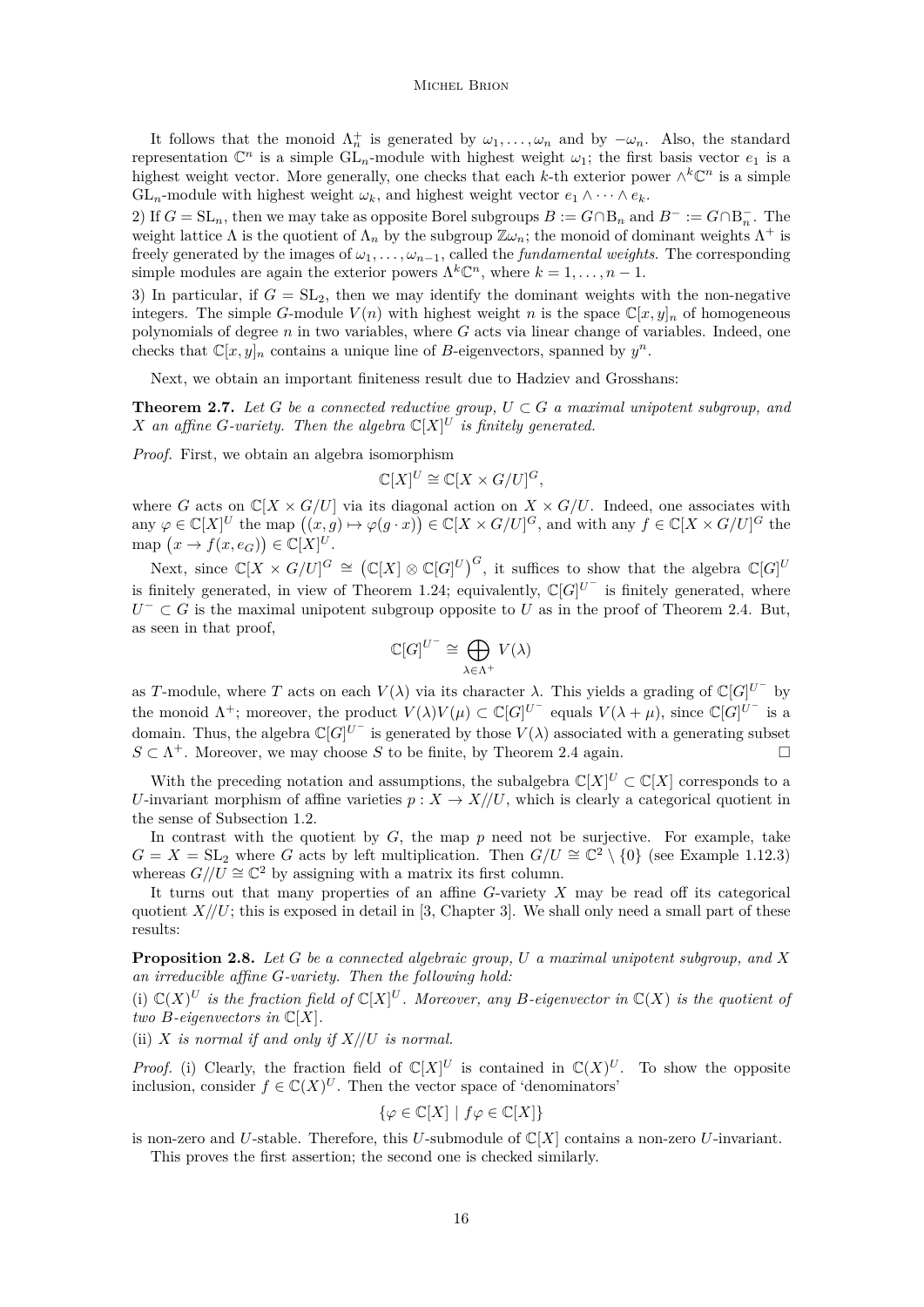<span id="page-17-0"></span>(ii) If *X* is normal, then so is  $X//U$  by Theorem [1.24](#page-8-0) (vi).

Conversely, assume that  $X/\sqrt{U}$  is normal and consider the normalization map

$$
\eta: Y \longrightarrow X.
$$

We claim that the *G*-action on *X* lifts uniquely to a *G*-action on the affine variety *Y* such that *η* is equivariant. Indeed, the normalization of  $G \times X$  is the map

$$
G \times Y \longrightarrow G \times X, \quad (g, y) \longmapsto (g, \eta(y))
$$

and the action map  $\alpha$  :  $G \times X \to X$  lifts to a unique morphism (of varieties)  $\beta$  :  $G \times Y \to Y$  by the universal property of the normalization. Since  $\eta$  is an isomorphism over a *G*-stable open subset, it follows that  $\beta$  is a group action; this implies our claim.

Next, the coordinate ring  $\mathbb{C}[Y]$ , the integral closure of  $\mathbb{C}[X]$  in its fraction field  $\mathbb{C}(X)$ , is a finitely generated algebra, and the "conductor"

$$
I := \{ f \in \mathbb{C}[X] \mid f\mathbb{C}[Y] \subset \mathbb{C}[X] \}
$$

is a non-zero ideal of  $\mathbb{C}[X]$ . Clearly, *I* is *G*-stable, and hence is a *G*-submodule of  $\mathbb{C}[X]$ . Thus, *I* contains a non-zero *U*-invariant *f*. Then  $f \in \mathbb{C}[X]^U$ , and  $f\mathbb{C}[Y]^U$  is an ideal of  $\mathbb{C}[X]^U$ ; as a consequence, the  $\mathbb{C}[X]^U$ -module  $\mathbb{C}[Y]^U$  is finitely generated. So  $\mathbb{C}[Y]^U$  is integral over  $\mathbb{C}[X]^U$ , and both have the same field of fractions. Since  $X//U$  is normal, it follows that  $\mathbb{C}[Y]^U = \mathbb{C}[X]^U$ , and hence that  $\mathbb{C}[Y] = \mathbb{C}[X]$ . We conclude that *η* is an isomorphism.

Also, note the following direct consequence of Lemma [2.1](#page-13-0) and Theorem [2.7:](#page-16-0)

**Corollary 2.9.** *Let G be a connected reductive group, U a maximal unipotent subgroup, and X an affine G-variety.* Then the space  $\mathbb{C}[X]_1^{(B)}$  $\chi^{(B)}$  *is a finitely generated module over*  $\mathbb{C}[X]^G$ *, for any*  $\lambda \in \Lambda^+$ *. If X is irreducible, then the set* 

$$
\{\lambda \in \Lambda \mid \mathbb{C}[X]_{\lambda}^{(B)} \neq 0\}
$$

*is a finitely generated submonoid of* Λ*.*

We shall denote that monoid by  $\Lambda^+(X)$ ; it is called the *weight monoid* of the affine *G*-variety *X*.

The *weight group*  $\Lambda(X)$  is defined as the set of weights of *B*-eigenvectors in  $\mathbb{C}(X)$ ; this is a subgroup of  $\Lambda$ , generated by  $\Lambda^+(X)$  in view of Proposition [2.8](#page-16-0) (i). In particular,  $\Lambda(X)$  is a free abelian group of finite rank: the *rank* of  $X$ , denoted by  $rk(X)$ .

The *weight cone*  $C(X)$  is the convex cone in the vector space  $\Lambda(X)_{\mathbb{R}}$  generated by  $\Lambda^+(X)$ ; this is a rational polyhedral cone, which spans  $\Lambda(X)_{\mathbb{R}}$ .

Note finally the equalities

$$
\Lambda^{+}(X) = \Lambda^{+}(X//U), \quad \Lambda(X) = \Lambda(X//U), \quad C(X) = C(X//U)
$$

and the inclusion

$$
\Lambda^+(X) \subset C(X) \cap \Lambda(X).
$$

### 2.2. **Affine spherical varieties.**

Λ

**Definition 2.10.** An irreducible *G*-variety *X* is *spherical* if *X* is normal and contains an open *B*-orbit.

A closed subgroup  $H \subset G$  is spherical if so is the homogeneous space  $G/H$ .

**Examples 2.11.** 1) If *G* is a torus *T*, then the spherical *G*-varieties are exactly those normal *T*-varieties that contain an open orbit; they are called the *toric varieties*.

Let *X* be an affine toric *T*-variety, and choose  $x \in X$  such that  $T \cdot x$  is open in *X*. Then the dominant morphism  $T \to X$ ,  $t \mapsto t \cdot x$  yields an injective *T*-homomorphism  $\mathbb{C}[X] \hookrightarrow \mathbb{C}[T] =$  $\bigoplus_{\lambda \in Λ}$  *Σ* $\lambda$ . It follows that

$$
\mathbb{C}[X] = \bigoplus_{\lambda \in \Lambda^+(X)} \mathbb{C}\lambda
$$

as a subalgebra of  $\mathbb{C}[T]$ . In particular, *X* is uniquely determined by its weight monoid  $\Lambda^+(X)$ .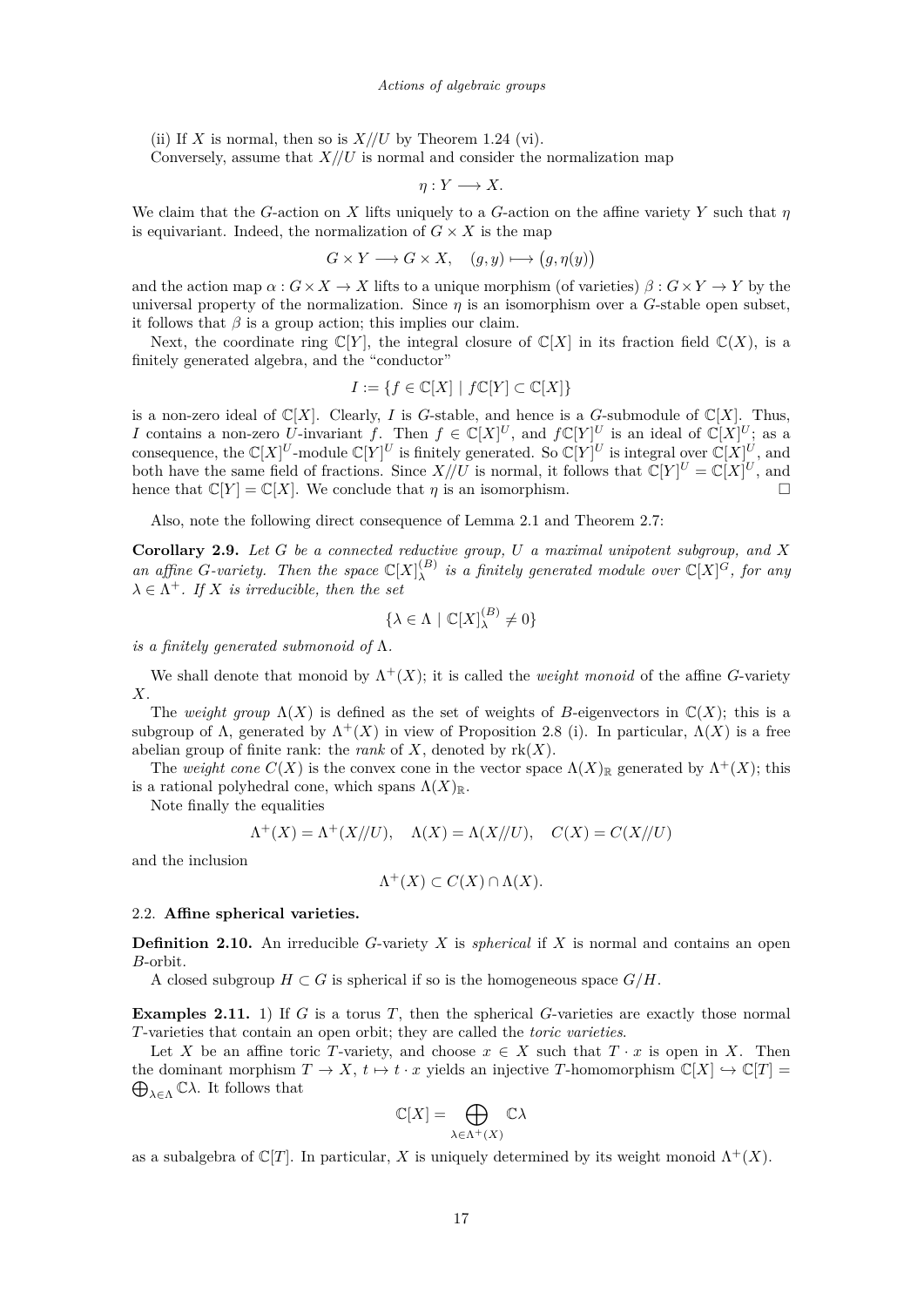<span id="page-18-0"></span>One checks that the normality of *X* is equivalent to  $\Lambda^{+}(X)$  being *saturated*, i.e., equal to  $C(X) \cap \Lambda(X)$ . Also, the *T*-stable prime ideals of  $\mathbb{C}[X]$  correspond bijectively to the faces of  $C(X)$ , by assigning with each face *F* the ideal

$$
I_F:=\bigoplus_{\lambda\in\Lambda^+(X)\backslash F}\mathbb{C}\lambda
$$

(see [\[2,](#page-22-0) Sections 1.3, 2.1] for details). Thus,  $\mathbb{C}[X]/I_F = \bigoplus_{\lambda \in \Lambda^+(X) \cap F} \mathbb{C}\lambda$  is the coordinate ring of an irreducible *T*-stable subvariety  $X_F \subset X$  with weight monoid  $F \cap \Lambda(X)$  and weight cone *F*. The weight group of  $X_F$  is the intersection of  $\Lambda(X)$  with the span of F; it is a direct factor of  $\Lambda(X)$ .

Moreover, the assignement  $F \mapsto X_F$  yields a parametrization of the irreducible *T*-stable subvarieties of *X*, which preserves the dimensions and the inclusion relations. As a consequence, *every affine toric variety contains only finitely many T-orbits, and their closures are toric varieties; they are in bijective correspondence with the faces of the weight cone*.

2) Clearly, a closed subgroup  $H \subset G$  is spherical if and only if *H* has an open orbit in  $G/B$ , the flag variety of *G*. If  $G = SL_2$ , this means that *H* has an open orbit in the projective line  $\mathbb{P}^1$ . It follows that *the spherical subgroups of*  $SL<sub>2</sub>$  *are exactly the subgroups of positive dimension, and* each of them has only finitely many orbits in  $\mathbb{P}^1$ .

Specifically, any subgroup *H* of positive dimension contains a conjugate of  $U_2 \cong \mathbb{C}$ , or of the diagonal torus  $T \cong \mathbb{C}^*$  of  $SL_2$ . Moreover, U<sub>2</sub> has two orbits in  $\mathbb{P}^1$ : the affine line  $\mathbb C$  and the point  $\infty$ , whereas *T* has three orbits: the punctured line  $\mathbb{C}^*$  and the points  $0, \infty$ .

3) Consider the group *G* as an affine  $G \times G$ -variety, for the action via left and right multiplication. Then *G* is the homogeneous space  $(G \times G)/\text{diag}(G)$ , with base point  $e_G$ . Taking as a Borel subgroup of  $G \times G$  the product  $B^{-} \times B$  of two opposite Borel subgroups of  $G$  and using Lemma [2.2](#page-13-0) and Theorem [2.4,](#page-14-0) we see that *G* is spherical with weight monoid  $\{(-\lambda, \lambda) | \lambda \in \Lambda^+\}$ . In particular,  $\Lambda^+(G) \cong \Lambda^+$ . In the case that  $G = GL_n$  or  $SL_n$ , this also follows from Examples [2.6](#page-15-0) 2 and 3.

4) Let  $G = GL_n$  act on the space  $Q_n$  of quadratic forms in *n* variables, like in Example [1.27.](#page-10-0)3. For any such form, viewed as a symmetric  $n \times n$  matrix  $A = (a_{ij})$ , consider the principal minors

$$
\Delta_k: Q_n \longrightarrow \mathbb{C}, \quad (a_{ij}) \longmapsto \det(a_{ij})_{1 \le i,j \le k}
$$

for  $k = 1, \ldots, n$  as in Example [2.6.](#page-15-0)2. Then one checks that the open subset  $(\Delta_1 \neq 0, \ldots, \Delta_n \neq 0)$ is a unique orbit of the Borel subgroup  $B_n$ ; in particular,  $Q_n$  is spherical. Moreover, each  $\Delta_k$  is a B<sub>n</sub>-eigenvector with weight  $2\omega_k$ , with the notation of Example [2.6.](#page-15-0)2. As in that example, it follows that  $\Lambda^+(Q_n)$  is generated by  $2\omega_1, \ldots, 2\omega_n$ . Thus,  $C(Q_n)$  is the cone of dominant weights, and  $\Lambda(Q_n)$  is the lattice of even weights.

If  $GL_n$  is replaced with  $SL_n$ , then every hypersurface ( $\Delta = t$ ), where  $\Delta = \Delta_n$  is the discriminant and  $t \in \mathbb{C}$ , is a spherical variety with weight monoid generated by  $2\omega_1, \ldots, 2\omega_{n-1}$ . For  $t \in \mathbb{C}^*$ , these hypersurfaces are all isomorphic to  $SL_n / SO_n$ ; in particular they are smooth, but the hypersurface  $(\Delta = 0)$  is singular.

We now obtain a representation-theoretic characterization of spherical varieties:

**Lemma 2.12.** *For an irreducible affine G-variety X, the following conditions are equivalent:*

- (i) *X contains an open B-orbit.*
- (ii) *Any B-invariant rational function on X is constant.*
- (iii) *The G*-module  $\mathbb{C}[X]$  *is a direct sum of pairwise distinct simple G*-modules.

*Proof.* (i)  $\Leftrightarrow$  (ii) follows from Rosenlicht's theorem stated at the beginning of Subsection [1.2.](#page-7-0)

(ii)  $\Rightarrow$  (iii) Assume that the *G*-module  $\mathbb{C}[X]$  contains two distinct copies of a simple module *V*( $\lambda$ ). It follows that  $\mathbb{C}[X]$  contains two non-proportional *B*-eigenvectors  $f_1, f_2$  of the same weight *λ*. So the quotient  $\frac{f_1}{f_2}$  is a non-constant *B*-invariant rational function, a contradiction.

(iii)  $\Rightarrow$  (ii) Let  $f \in \mathbb{C}(X)^B$ . By Proposition [2.8](#page-16-0) (i), we have  $f = \frac{f_1}{f_2}$  where  $f_1, f_2 \in \mathbb{C}[X]$  are *B*-eigenvectors with the same weight. It follows that  $f_1, f_2$  are proportional, i.e., *f* is constant.  $\Box$ 

**Definition 2.13.** A *G*-module *V* is *multiplicity-free* if *V* is a direct sum of pairwise non-isomorphic simple *G*-modules. Equivalently, dim  $V_{\lambda}^{(B)} \leq 1$  for all  $\lambda \in \Lambda^+$ .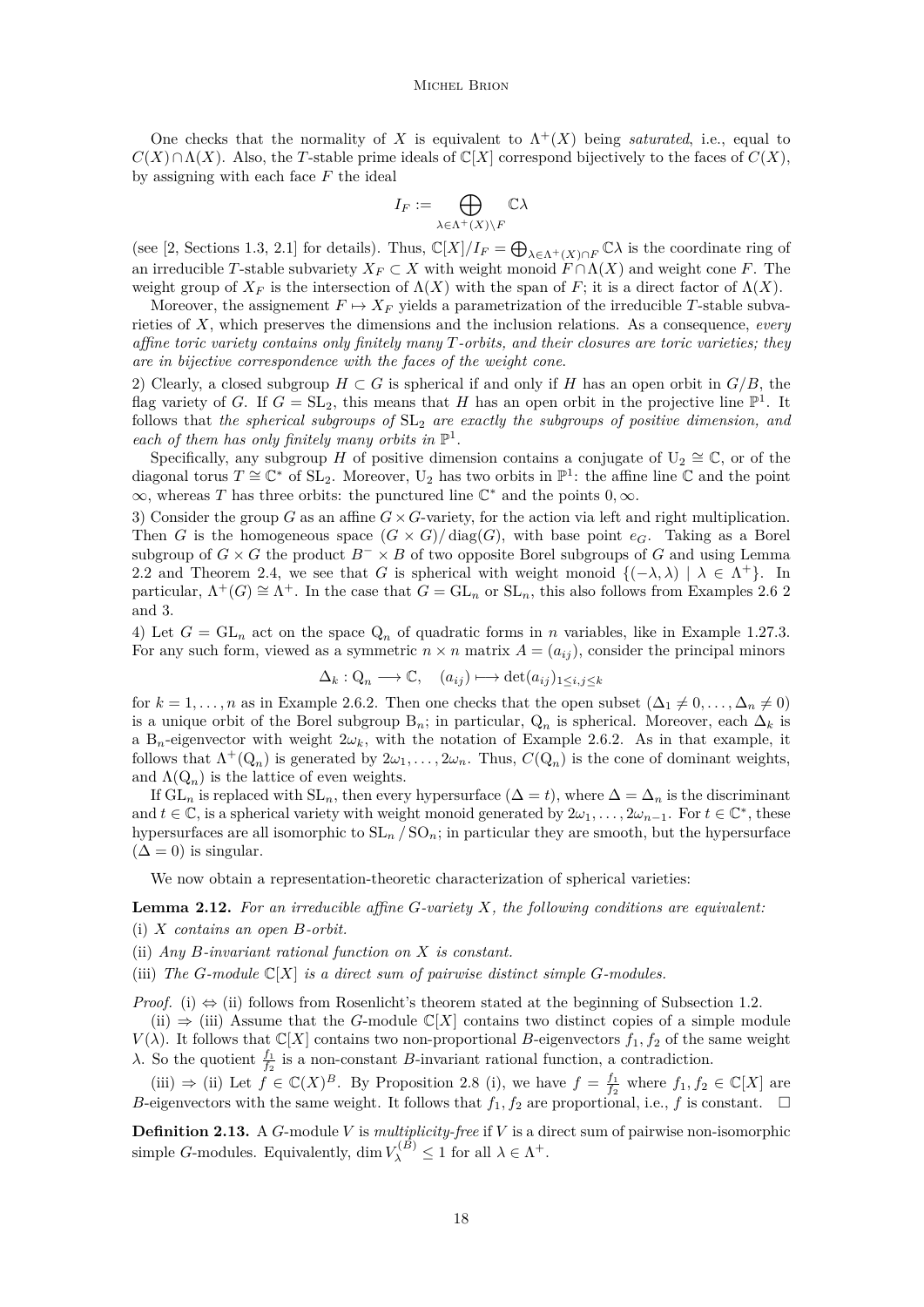<span id="page-19-0"></span>**Theorem 2.14.** *For an affine irreducible G-variety X, the following conditions are equivalent:* (i) *X is spherical.*

(ii) *The G*-module  $\mathbb{C}[X]$  *is multiplicity-free, and the weight monoid*  $\Lambda^+(X)$  *is saturated.* 

(iii) *The affine T-variety X//U is toric.*

*Then X contains only finitely many G-orbits, and their closures are spherical varieties; they correspond bijectively to certain faces of the weight cone*  $C(X)$ *, and their weight groups are direct factors of*  $\Lambda(X)$ *.* 

*Proof.* (i)  $\Rightarrow$  (iii) Since *X* is normal, then so is *X*//*U* by Proposition [2.8](#page-16-0) (ii). Moreover, the *T*-module  $\mathbb{C}[X//U]$  is multiplicity-free. Thus,  $X//U$  is toric by Lemma [2.12](#page-18-0)

 $(iii) \Rightarrow (ii)$  follows from the fact that the weight monoid of any affine toric variety is saturated.

(ii)  $\Rightarrow$  (i) *X* contains a dense *B*-orbit by Lemma [2.12,](#page-18-0) and *X*//*U* is normal by Example [2.11.](#page-17-0)1. In view of Proposition [2.8,](#page-16-0) it follows that *X* is normal.

To show the final assertion, note that any irreducible *G*-stable subvariety  $Y \subset X$  yields an irreducible *T*-stable subvariety  $Y//U \subset X//U$ , which determines *Y* uniquely (since the *G*-stable prime ideal  $I(Y) \subset \mathbb{C}[X]$  is uniquely determined by  $I(Y)^U \subset \mathbb{C}[X]^U$ , a *T*-stable prime ideal). We conclude by combining Exercise [2.11.](#page-17-0)1 with Proposition [2.8](#page-16-0) again.  $\square$ 

In fact, *every affine spherical variety contains only finitely many B-orbits*, as a consequence of the preceding result combined with:

## **Theorem 2.15.** *Any spherical homogeneous space contains only finitely many B-orbits.*

*Proof.* If  $G = SL_2$ , then the statement follows from Example [2.11.](#page-17-0)2. The general case may be reduced to that one as follows.

Let *X* be a spherical *G*-homogeneous space. It suffices to show that each irreducible *B*-stable subvariety  $Y \subset X$  contains an open *B*-orbit. For this, we argue by induction on the codimension *n* of *Y*; if  $n = 0$ , the desired statement is just the assumption that *X* contains an open *B*-orbit.

Let *Y* be an irreducible *B*-stable subvariety of codimension *n* in *X*. Since *X* is homogeneous, we have  $G \cdot Y = X$ . Now recall that G is generated by its *minimal parabolic subgroups*, i.e., by the closed subgroups properly containing *B*, and minimal for this property. Moreover, every such subgroup  $P$  is the semi-direct product of its radical  $R(P)$  (the largest connected solvable normal subgroup of *P*) with a subgroup *S* isomorphic to  $SL_2$  or  $PSL_2$ ; in particular,  $R(P) \subset B$ , the quotient  $B/R(P)$  is a Borel subgroup of *P*, and  $P/B \cong \mathbb{P}^1$  (for these results, see e.g. [\[13,](#page-22-0) Section 8.4]). Thus, there exists a minimal parabolic subgroup *P* such that  $P \cdot Y \neq Y$ ; then  $Z := P \cdot Y$ is a closed *P*-stable subvariety of *X*, and  $\dim(Z) = \dim(Y) + 1$  so that  $\text{codim}(Z) = n - 1$ . By the induction assumption, *Z* contains an open *B*-orbit  $Z_0$ . The quotient  $(P \cdot Z_0)/R(P)$  is an irreducible variety, homogeneous under  $S$  (since  $P \cdot Z_0$  is homogeneous under  $P$ ) and containing  $Z_0/R(P)$  as an open orbit of  $B/R(P)$ . Therefore, $(P \cdot Z_0)/R(P)$  contains only finitely many orbits of  $B/R(P)$ , i.e.,  $P \cdot Z_0$  contains only finitely many *B*-orbits. But  $P \cdot Z_0$  is open in  $Z = P \cdot Y$ , and hence contains a *B*-stable open subset of *Y*; thus, *Y* contains an open *B*-orbit as desired.  $\square$ 

Also, recall from Examples [2.11](#page-17-0) that any affine toric variety *X* is uniquely determined by its weight monoid  $\Lambda^+(X)$  (or, equivalently, by its weight cone and weight group); in contrast, there exist affine spherical varieties having the same weight monoid, but non-isomorphic as varieties. However, *every smooth affine spherical variety is uniquely determined by its weight monoid*, by a recent result of Losev which solves a conjecture of Knop (see [\[7\]](#page-22-0) for this, and for more on uniqueness properties of spherical varieties).

# 2.3. **Projective spherical varieties.**

**Definition 2.16.** A *polarized variety* is a pair  $(X, L)$ , where *X* is an irreducible projective variety, and *L* an ample line bundle on *X*. If *X* is equipped with a *G*-action, and *L* with a *G*-linearization, then (*X, L*) is called a *polarized G-variety*.

To any polarized variety (*X, L*), one associates the *section ring*

$$
R(X, L) := \bigoplus_{n=0}^{\infty} \Gamma(X, L^n).
$$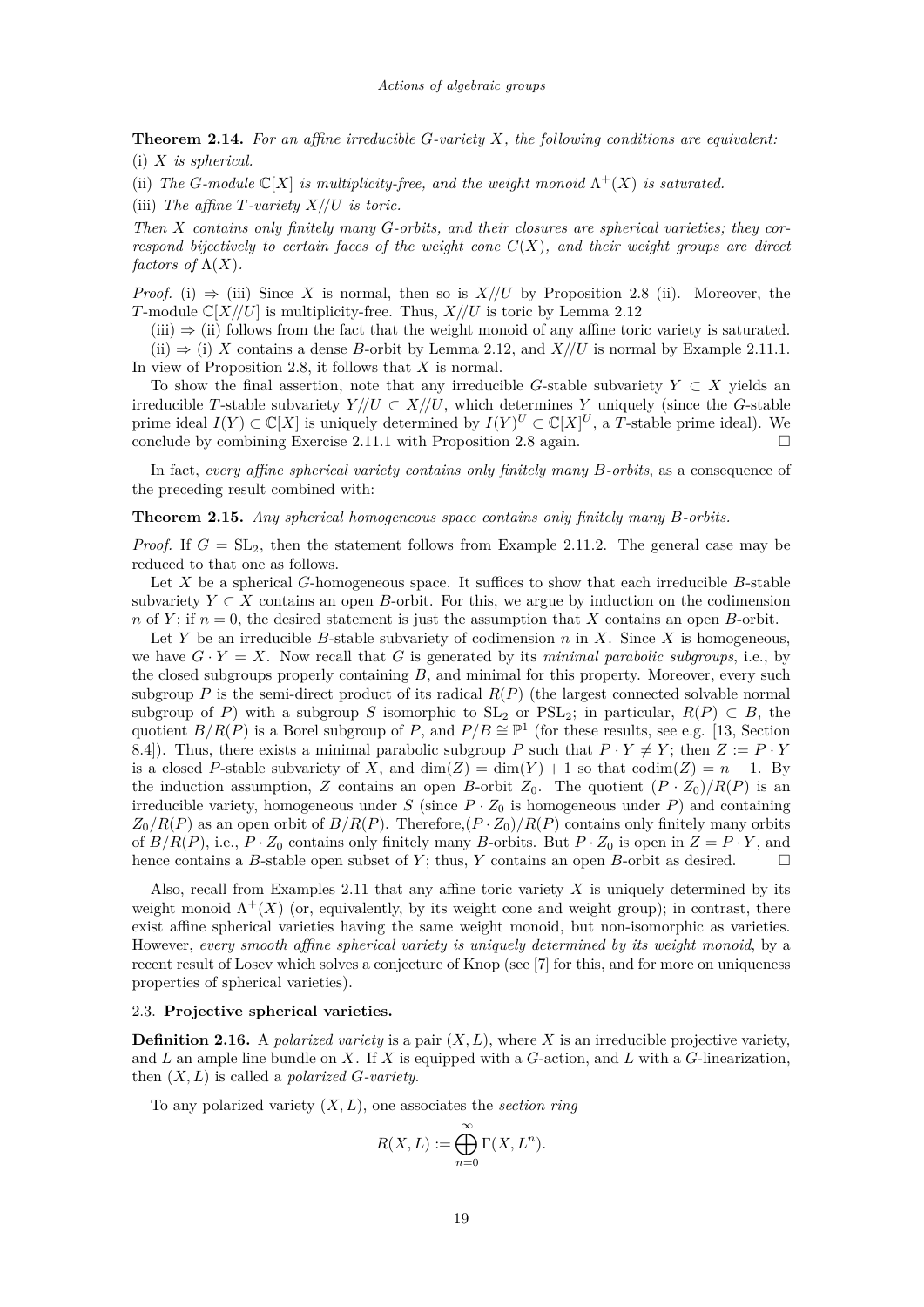<span id="page-20-0"></span>This is a positively graded algebra, equipped with a *G*-action if so is  $(X, L)$ . Note that  $R(X, L)$  is the algebra of regular functions on the total space of the dual line bundle *L* ∨.

We now gather some basic properties of polarized varieties, their easy proofs being left to the reader:

**Lemma 2.17.** (i) *The algebra*  $R(X, L)$  *is a finitely generated domain.* (ii) Let  $\widetilde{X}$  denote the affine  $\mathbb{C}^*$ -variety such that  $\mathbb{C}[\widetilde{X}] = R(X, L)$ , and let

$$
\varphi:L^{\vee}\longrightarrow\widetilde{X}
$$

*be the natural map. Then ϕ restricts to an isomorphism*

$$
L^{\vee} \setminus s_0(X) \cong \widetilde{X} \setminus \{0\},\
$$

*where*  $s_0: X \to L^{\vee}$  *denotes the zero section, and*  $0 \in \tilde{X}$  *is the point associated with the maximal homogeneous ideal of*  $R(X, L)$ *. As a consequence,*  $X = \text{Proj } R(X, L)$ *.* 

(iii) *X is normal if and only if*  $\widetilde{X}$  *is normal.* 

(iv) *For any irreducible subvariety*  $Y \subset X$ *, the restriction map*  $R(X, L) \to R(Y, L|_Y)$  *yields a finite morphism*  $\widetilde{Y} \rightarrow \widetilde{X}$ *, birational onto its image.* 

We say that  $\widetilde{X}$  is the *affine cone* over X associated with the ample line bundle L.

Next, consider a polarized *G*-variety  $(X, L)$ . Then the group  $\widetilde{G} := G \times \mathbb{G}_m$  acts on  $L^{\vee}$ , where  $\mathbb{C}^*$  acts by scalar multiplication on fibers. Moreover, the zero section  $s_0$  is  $\widetilde{G}$ -equivariant, and  $\widetilde{G}$ also acts on  $\widetilde{X}$  so that  $\varphi$  is equivariant. Each space  $\Gamma(X, L^n)$  is a finite-dimensional *G*-module.

Note that  $\tilde{G}$  is a connected reductive group with Borel subgroup  $\tilde{B} := B \times \mathbb{G}_m$ , maximal torus  $\widetilde{T} := T \times \mathbb{G}_m$  and weight lattice  $\widetilde{\Lambda} := \Lambda \times \mathbb{Z}$ . Moreover, the set of dominant weights  $\widetilde{\Lambda}^+$  equals  $\Lambda^+\times\mathbb{Z}$ .

We may now characterize projective spherical varieties in terms of their affine cones:

**Proposition 2.18.** *The following conditions are equivalent for a polarized G-variety* (*X, L*)*:*

- (i) *The G-variety X is spherical.*
- (ii) The  $\widetilde{G}$ -variety  $\widetilde{X}$  *is spherical.*
- (iii) *X is normal, and the G-module*  $\Gamma(X, L^n)$  *is multiplicity-free for any integer n*.

*Proof.* (i)  $\Rightarrow$  (ii) If *B* has an open orbit in *X*, then the pull-back of this orbit in  $L^{\vee} \setminus s_0(X)$  is an open orbit of  $\tilde{B}$ . We conclude by Lemma 2.17 (ii) and (iii).

 $(ii) \Rightarrow (i)$  is checked similarly.

 $(iii) \Leftrightarrow (iii)$  follows from Theorem [2.14](#page-19-0) combined with Lemma 2.17 (iii).

We say that (*X, L*) is a *polarized spherical variety* if it satisfies one of these conditions.

Returning to an arbitrary polarized *G*-variety  $(X, L)$ , let  $\Lambda^+(X, L)$  (resp.  $\widetilde{C}(X, L)$ ,  $\Lambda(X, L)$ ) be the weight monoid (resp. weight cone, weight group) of the irreducible affine  $\widetilde{G}$ -variety  $\widetilde{X}$ . Then  $\widetilde{\Lambda}^+(X,L) \subset \Lambda^+ \times \mathbb{Z}$  consists of those pairs  $(\lambda,n)$  such that  $\Gamma(X,L^n)$  contains a *B*-eigenvector of weight  $\lambda$ . In particular,  $n > 0$  for each non-zero such pair. Thus, each non-zero point of the finitely generated cone  $\widetilde{C}(X,L) \subset \Lambda_{\mathbb{R}}^+ \times \mathbb{R}$  has a positive coordinate on  $\mathbb{R}$ . This implies easily the following:

**Lemma 2.19.** (i) *The intersection*

$$
Q(X, L) := C(X, L) \cap (\Lambda_{\mathbb{R}} \times \{1\})
$$

*is a rational convex polytope in the affine hyperplane*  $\Lambda_{\mathbb{R}} \times \{1\}$  *of*  $\Lambda_{\mathbb{R}}$ *.* 

(ii) The rational points of  $Q(X, L)$  are exactly the quotients  $\frac{\lambda}{n}$ , where *n* is a positive integer and  $\lambda$ *is the weight of a B-eigenvector in*  $\Gamma(X, L^n)$ *. Moreover,*  $\widetilde{C}(X, L)$  *is the cone over*  $Q(X, L)$ *.* 

(iii)  $Q(X, L)$  is the convex hull of the points  $\frac{\lambda_1}{n_1}, \cdots, \frac{\lambda_N}{n_N}$ , where the pairs  $(\lambda_i, n_i) \in \Lambda$  are the *weights of*  $\widetilde{B}$ -eigenvectors in  $R(X, L)$  which generate the algebra  $R(X, L)^U$ .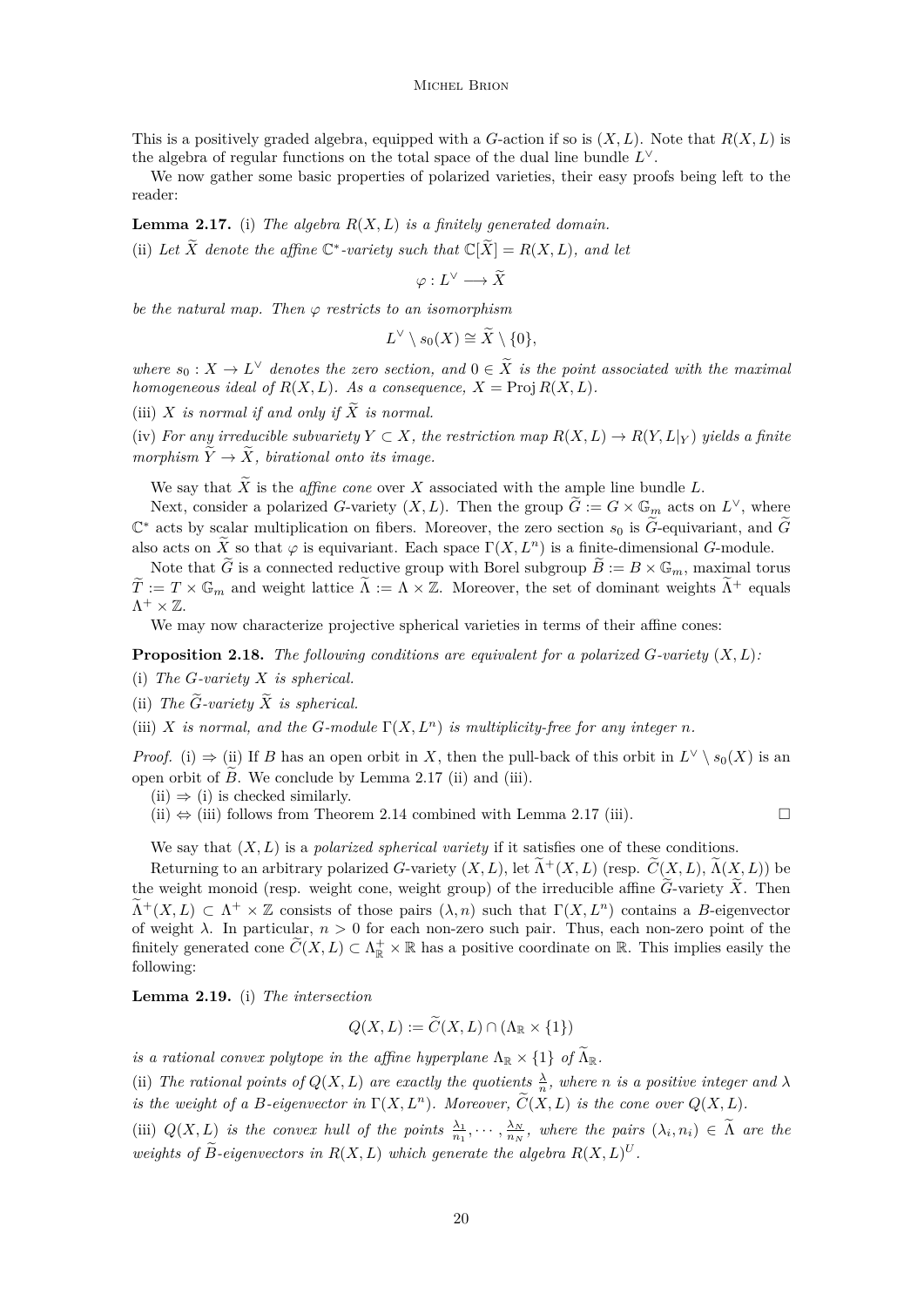<span id="page-21-0"></span>**Definition 2.20.** With the preceding notation,  $Q(X, L)$  is called the *moment polytope* of the polarized *G*-variety (*X, L*).

As in the affine case, the *weight group* of X is the subgroup  $\Lambda(X) \subset \Lambda$  consisting of the weights of *B*-eigenvectors in  $\mathbb{C}(X)$ .

The *rank*  $rk(X)$  is the rank of its weight group.

**Lemma 2.21.** *Let* (*X, L*) *be a polarized G-variety. Then the following hold:*

(i) The second projection  $p_2 : \Lambda \to \mathbb{Z}$  yields an exact sequence

$$
0 \to \Lambda(X) \to \widetilde{\Lambda}(X, L) \to \mathbb{Z} \to 0.
$$

(ii) The vector space  $\Lambda(X)_{\mathbb{R}}$  *is spanned by the differences of any two points of the moment polytope*  $Q(X, L)$ *. As a consequence,* dim  $Q(X, L) = \text{rk}(X)$ *.* 

*Proof.* (i) Since *L* is ample, there exists a positive integer *N* such that  $L^N$  and  $L^{N+1}$  are very ample; in particular, the *G*-modules  $\Gamma(X, L^N)$  and  $\Gamma(X, L^{N+1})$  are both non-zero. It follows that  $\widetilde{\Lambda}(X, L)$  contains elements of the form  $(\lambda, N)$  and  $(\mu, N + 1)$ . So  $p_2$  is surjective.

The elements of  $\Lambda(X, L)$  of the form  $(\lambda, 0)$  are exactly the weights of *B*-eigenvectors in the invariant field  $\mathbb{C}(\widetilde{X})^{\mathbb{G}_m}$ . But the latter field equals  $\mathbb{C}(X)$ , as follows from Lemma [2.17](#page-20-0) (ii). So the kernel of  $p_2$  is  $\Lambda(X)$ .

(ii) Let  $x_1, x_2$  be rational points of  $Q(X, L)$ . By Lemma 2.21, we may write  $x_i = \frac{\lambda_i}{n_i}$  where *λ*<sub>*i*</sub> is the weight of a *B*-eigenvector  $s_i \in \Gamma(X, L^{n_i})$ . Then  $n_1 n_2(x_1 - x_2)$  is the weight of  $\frac{s_1^{n_2}}{s_2^{n_1}}$ , a *B*-eigenvector in  $\mathbb{C}(X)$ . Thus,  $n_1n_2(x_1 - x_2) \in \Lambda(X)$ . Since  $Q(X, L)$  is a rational polytope, it follows that the differences of any two of its points lie in  $\Lambda(X)_{\mathbb{R}}$ .

To show that these differences span  $\Lambda(X)_{\mathbb{R}}$ , consider  $\lambda \in \Lambda$  and let  $f \in \mathbb{C}(X)$  be a *B*-eigenvector of weight  $\lambda$ . Then there exist a positive integer *n* and two *B*-eigenvectors  $s_1, s_2 \in \Gamma(X, L^n)$  such that  $f = \frac{s_1}{s_2}$ , as follows from Proposition [2.8](#page-16-0) (i). Thus,  $\frac{\lambda}{n}$  is the difference of two points of  $Q(X, L)$ .

Next, we obtain a version of Theorem [2.14](#page-19-0) for projective spherical varieties:

**Theorem 2.22.** Let  $(X, L)$  be a polarized spherical variety and  $Y \subset X$  an irreducible *G*-stable *subvariety. Then the following hold:*

(i) (*Y, L*) *is a polarized spherical variety.*

(ii)  $\widetilde{\Lambda}(Y, L)$  *is a direct summand of*  $\widetilde{\Lambda}(X, L)$ *. Thus,*  $\Lambda(Y)$  *is a direct summand of*  $\Lambda(X)$ *.* 

(iii)  $Q(Y, L)$  *is a face of*  $Q(X, L)$  *which determines*  $Y$  *uniquely. Thus,*  $X$  *contains only finitely many G-orbits, and these are spherical.*

(iv) The restriction map  $\Gamma(X, L^n) \to \Gamma(Y, L^n)$  is surjective for all  $n > 0$ .

*Proof.* By Lemma [2.17](#page-20-0) (iv), the natural map  $\varphi : \widetilde{Y} \to \widetilde{X}$  is finite and birational. Thus,  $\varphi(\widetilde{Y})$ is an irreducible  $\tilde{G}$ -subvariety of  $\tilde{X}$ . By Theorem [2.14,](#page-19-0)  $\varphi(\tilde{Y})$  is normal, and hence  $\varphi$  is a closed immersion. This implies (iv), and also (i) in view of Lemma [2.17](#page-20-0) (iii). The remaining assertions follow from Theorem [2.14](#page-19-0) again and Theorem 2.22.

**Corollary 2.23.** *Let L be an ample line bundle on a projective spherical variety X. Then L is generated by its global sections.*

*Proof.* Replacing the acting group *G* with a finite cover, we may assume that *L* is *G*-linearized. Then its base locus  $Z \subset X$  (consisting of common zeroes of all global sections) is a closed G-stable subset of X. If  $Z$  is non-empty, then it contains a closed orbit Y. By Theorem 2.22 (iv), it suffices to show that  $\Gamma(Y, L)$  is non-zero; in other words, we may assume that X is homogeneous.

By Borel's fixed point theorem, we then have  $X = G/P$  for some (parabolic) subgroup  $P \supset B$ ; this yields a morphism  $\pi$ :  $G/B \to G/P$  with connected fibers. Thus, the natural map  $\Gamma(X, L) \to$  $\Gamma(G/B, \pi^*L)$  is an isomorphism. The *G*-linearized line bundle  $\pi^*L$  on  $G/B$  yields a character  $\lambda \in \Lambda$  (the weight of its fibre at the base point), and we have an isomorphism of *G*-modules  $\Gamma(G/B, \pi^* L^m) \cong \mathbb{C}[G]_{m\lambda}^{(B)}$  for any integer *m*. Since *L* is ample, the left-hand side is non-zero for  $m \gg 0$ . By Theorem [2.4,](#page-14-0) it follows that  $\lambda$  is dominant; we conclude that  $\Gamma(G/B, \pi^*L) \neq 0$ .